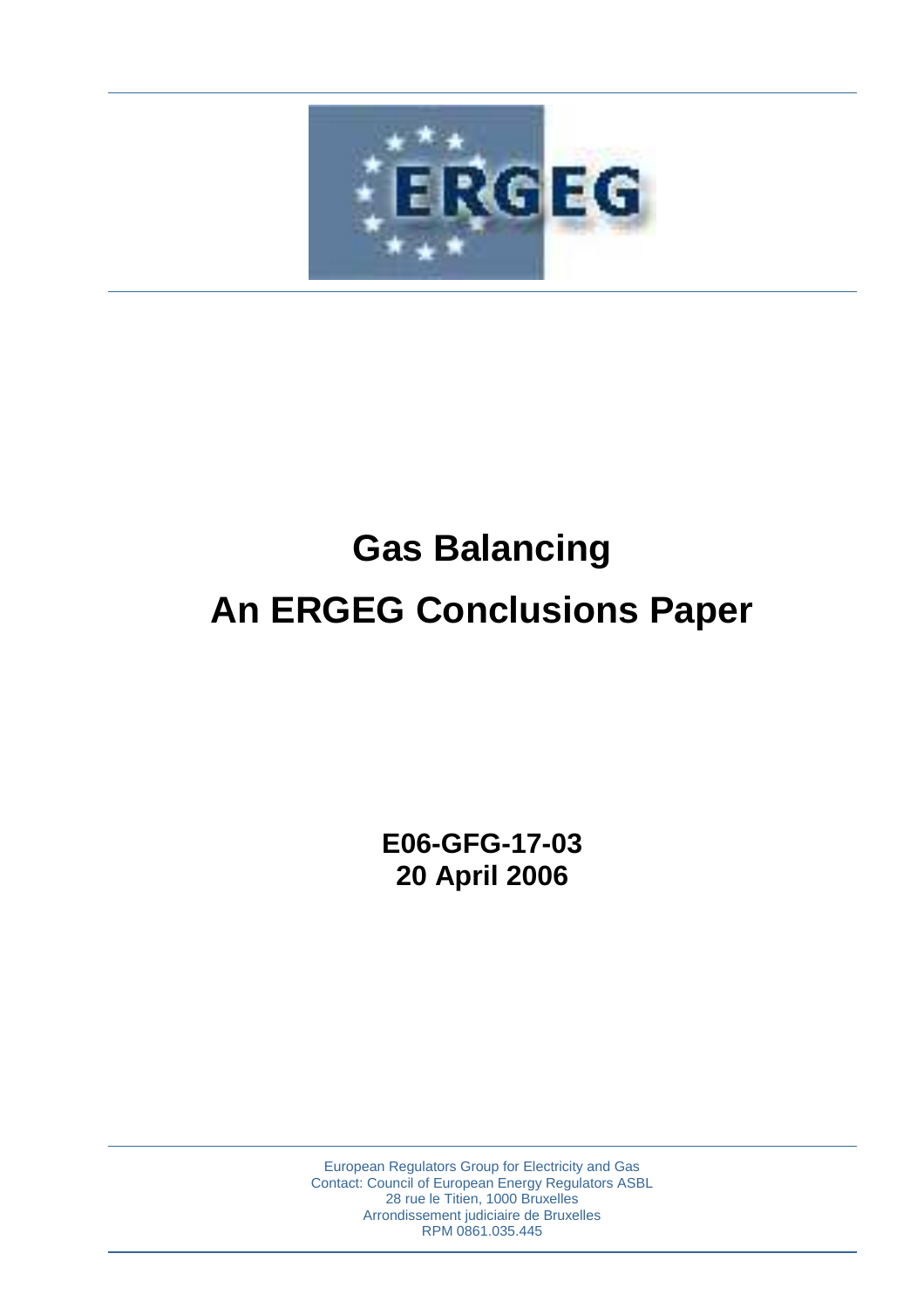

# **Table of Contents**

| 1              |                                                                               |  |
|----------------|-------------------------------------------------------------------------------|--|
| 2              |                                                                               |  |
| 3              |                                                                               |  |
|                |                                                                               |  |
| 1              |                                                                               |  |
| $\overline{2}$ |                                                                               |  |
| 3              | Pooling and trading of imbalance positions and the use of tolerance levels 10 |  |
| 4              | Cross border trade and harmonisation of neighbouring balancing regimes 12     |  |
| 5              |                                                                               |  |
| 6              |                                                                               |  |
| $\overline{7}$ |                                                                               |  |
|                |                                                                               |  |
|                |                                                                               |  |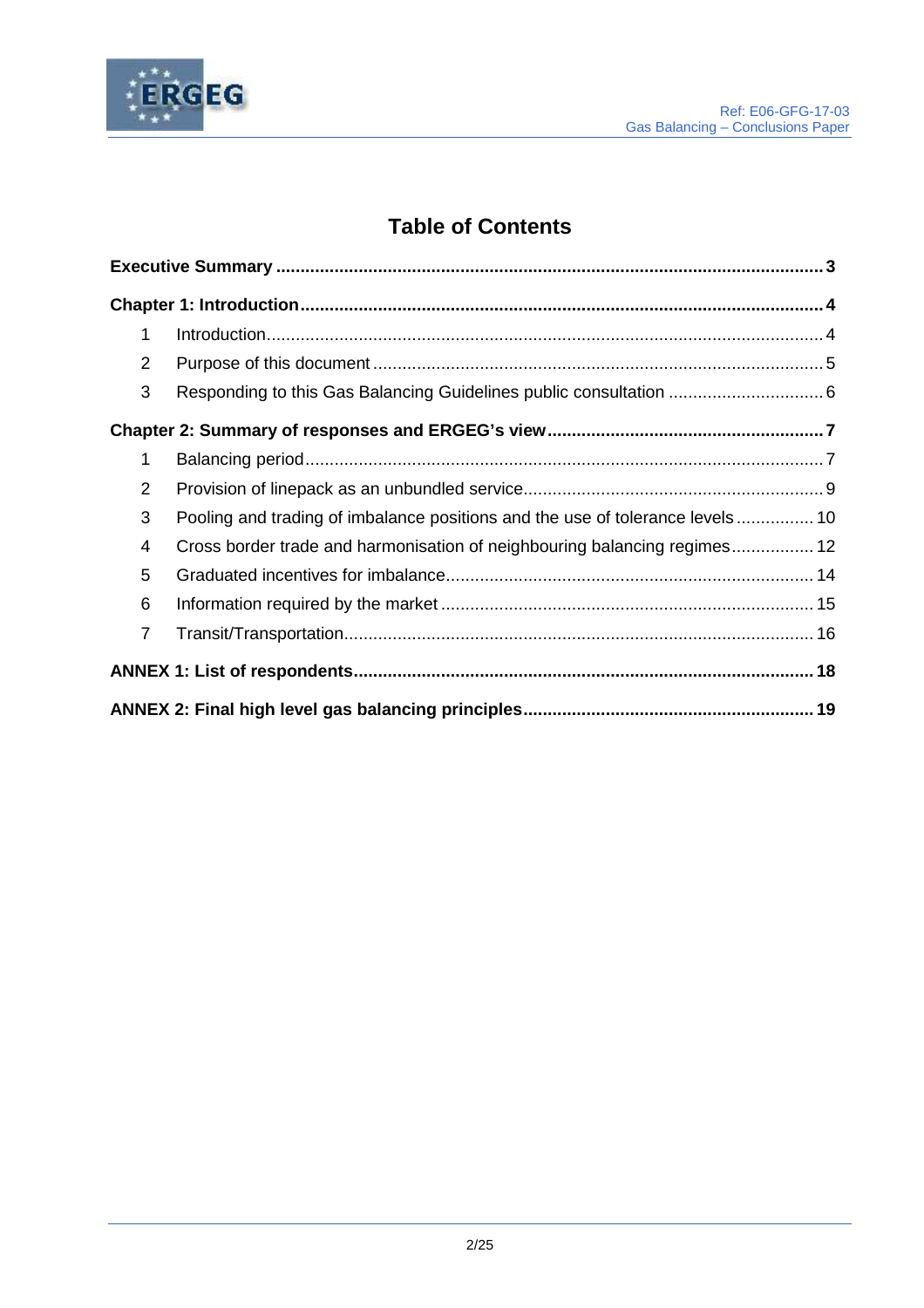

# **Executive Summary**

In July 2005, ERGEG published the "Gas Balancing paper" for public consultation. The consultation paper set out the key issues associated with gas balancing and requested comments on proposed changes to the CEER high level gas balancing principles. The July 2005 paper also proposed, based on the high level principles, the development of more detailed Guidelines for Good Practice for Gas Balancing (GGPGB).

16 responses were received to the July 2005 consultation paper.

This document summarises, and sets ERGEG's view on, the key issues raised by respondents to the July 2005 consultation paper. It includes a final version of the high level gas balancing principles.

In addition, an initial draft of the detailed **gas balancing guidelines** (reference number E06-GFG-17-04) has been produced, for consultation alongside this document, based on the finalised gas balancing principles (Annex 2 of this document). Responses to the Gas Balancing Guidelines (GGPGB) public consultation document (which were published on 25 April 2006) are requested by 20 June 2006 and should be sent to GGPGB@ergeg.org.

A final version of the GGPGB will be published following ERGEG's consideration of responses to the draft version.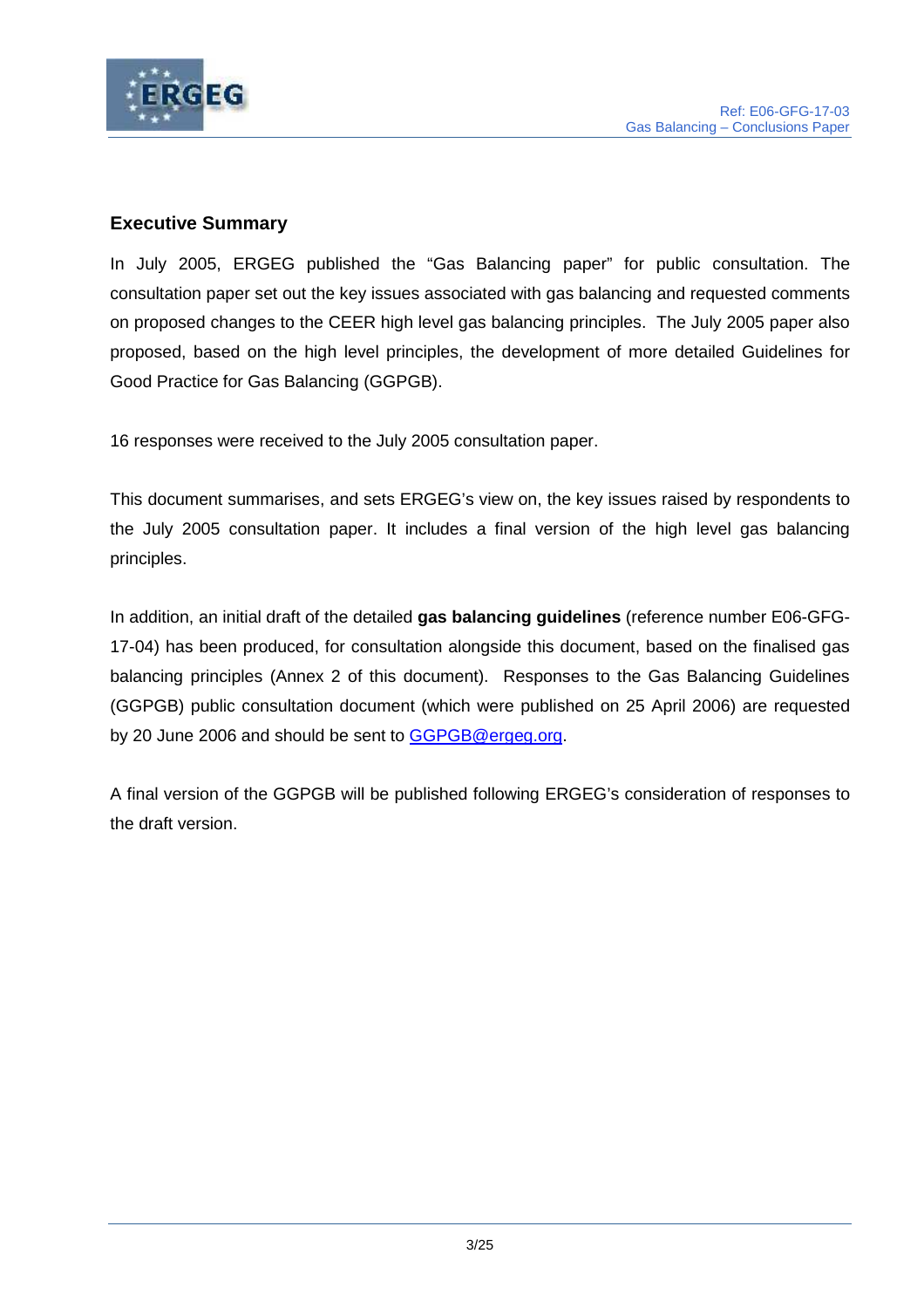

# **Chapter 1: Introduction**

## **1 Introduction**

Gas balancing has a crucial role to play in underpinning the development of a competitive market in gas. If balancing regimes are not designed appropriately and/or there is a lack of access to flexibility tools and services then real barriers to entry to a market can be created. There may also be consequences for security of supply. The Gas Regulation recognises this and requires that there are "...non-discriminatory and transparent balancing systems for gas..."

Against this background, ERGEG published a consultation paper on gas balancing issues ("Gas Balancing – An ERGEG Discussion Paper for Public Consultation") in July 2005. The paper set out the key issues associated with gas balancing and proposed changes to the existing CEER high level gas balancing principles. The gas balancing principles were originally designed to be used by National Regulatory Authorities (NRAs) and Transportation System Operators (TSOs) to design gas balancing regimes. The July 2005 paper also proposed the development of more detailed guidelines for good practice for gas balancing (GGPGB) based on the high level principles with a view to apply to not only the relevant national regulatory authority (and/or the authority to which the Member State has delegated the responsibility for designing and/or operating the balancing rules) but also Transportation System Operators (TSOs) and network users. In case Member States have established one or more entities or bodies for the purpose of carrying out one or more functions typically attributed to a TSO with regards to balancing the GGPGB shall likewise apply to these entities or bodies.

The importance of balancing issues was also highlighted by DG Competition in the preliminary report on the energy sector review. This showed that the way in which balancing regimes are designed can have a negative impact on the development of competition.

<sup>&</sup>lt;sup>1</sup> Regulation (EC) No 1775/2005 of the European Parliament and of the Council of 28 September 2005 on conditions for access to the natural gas transmission networks, OJ L 289/1 (3.11.2005).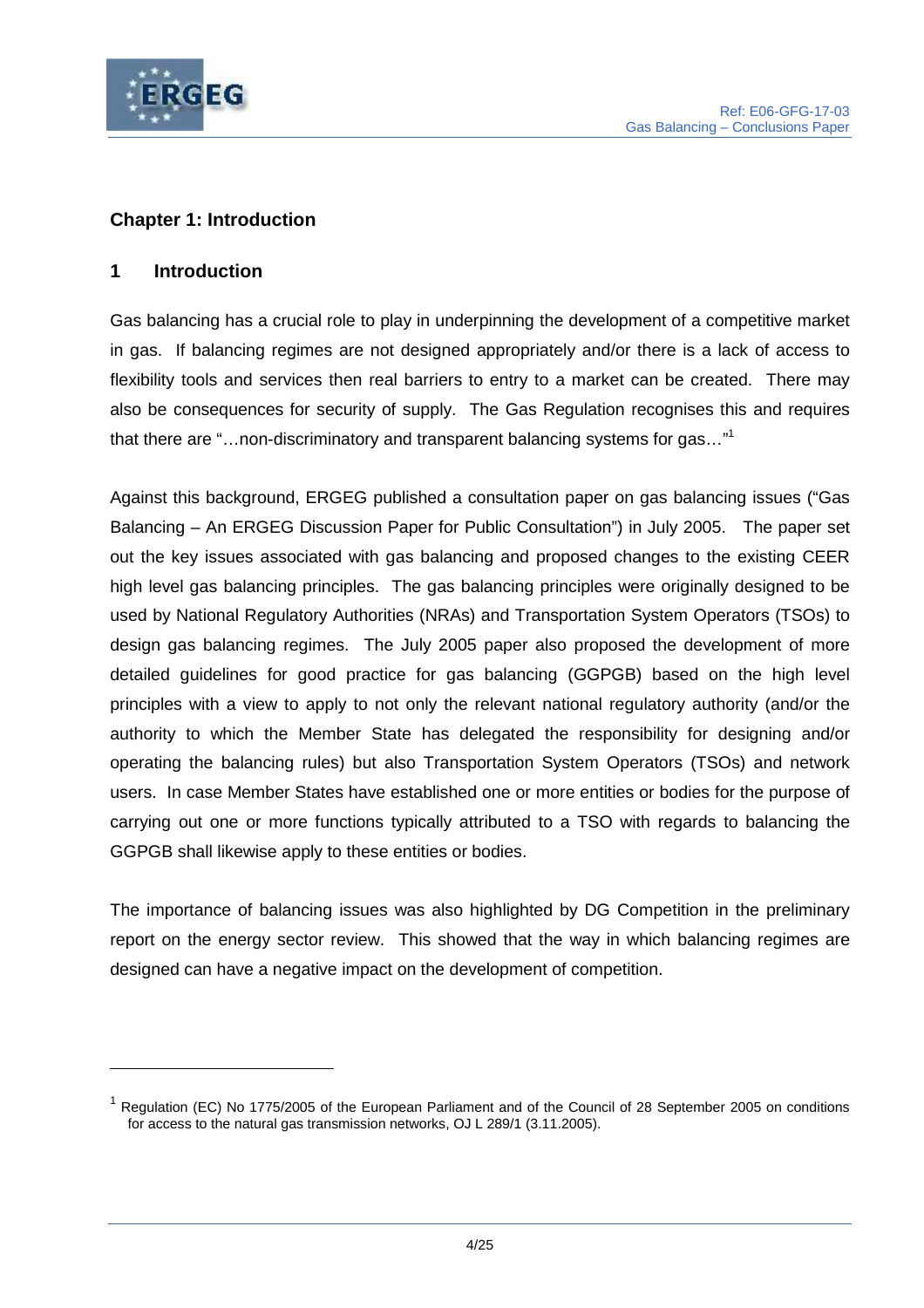

Issues associated with gas balancing may also arise as part of ERGEG's recently launched gas regional initiative<sup>2</sup> which is made up of a number of Regional Energy Market projects (REMs). The gas REMs are focusing on how barriers to the development of trading at and between gas hubs and regional markets more widely can be overcome.

16 responses were received to the July 2005 consultation paper (see Annex 1 for a list of respondents). Where the responses are not marked as confidential they are available on the ERGEG website.<sup>3</sup>

# **2 Purpose of this document**

This document summarises, and sets ERGEG's view on, the key issues raised by respondents to the July 2005 consultation paper. It includes a **final version** of the high level gas balancing principles (Annex 2).

The high level gas balancing principles have been used as the basis for preparing draft Guidelines for Good Practice for Gas Balancing (GGPGB) . The GGPGB has been **published (25 April 2006) for consultation** alongside this conclusions document. The GGPGB also includes a template which identifies the information that should be provided by TSOs to help ensure that gas balancing regimes work efficiently.

A **final version** of the GGPGB will be published once ERGEG has considered responses to the draft version. The views of respondents are particularly welcomed on the GGPGB and in particular on the information that should be provided to market participants.

The document is structured as follows:

- **Chapter 2 Summary of responses on key Issues and ERGEG's view**
- **Annex 1 List of respondents to the July 2005 consultation paper**
- **Annex 2 Final high level gas balancing principles**

 $\overline{a}$ 

<sup>&</sup>lt;sup>2</sup> See "A roadmap for a competitive single gas market in Europe – An ERGEG conclusions document" (March 2006) and the ERGEG website (www.ergeg.org) for information on the Gas Regional Initiative which was launched on 25 April 2006.

 $^3$  www.ergeg.org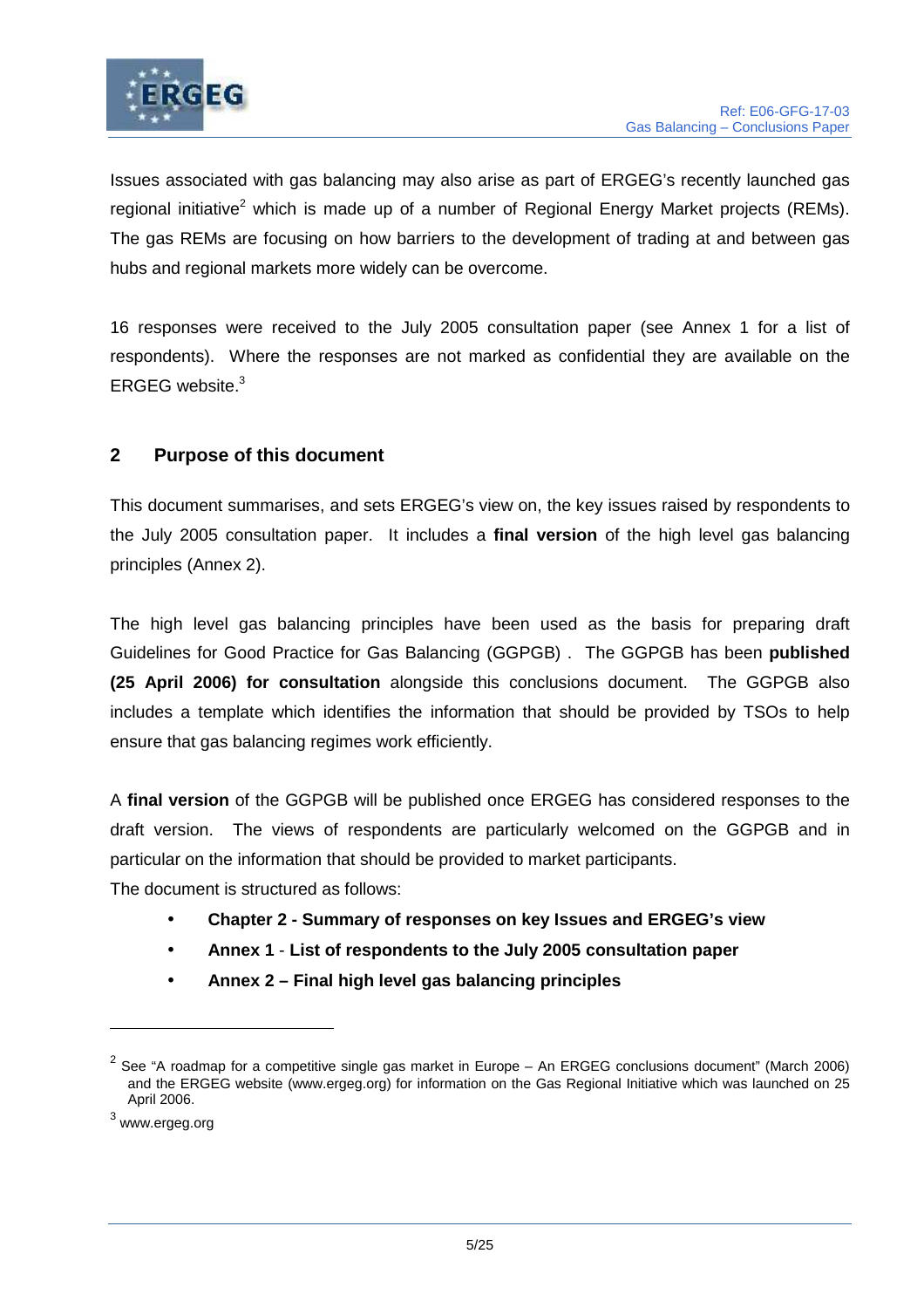

# **3 Responding to this Gas Balancing Guidelines public consultation**

ERGEG invites comments on the draft Guidelines for Good Practice for Gas Balancing (GGPGB) (document reference number - E06-GFG-17-04) which were published for consultation on 25 April 2006 (see wwww.ergeg.org).

Responses should be received by **20th June 2006** and sent by e-mail to: GGPGB@ergeg.org.

Any questions on the public consultation document should, in the first instance, be directed to:

Mrs. Una Shortall Secretary General CEER Rue le Titien 28 1000 Brussels **Belgium** Tel. + 32 2 788 73 30 Fax: + 32 2 788 73 50 E-mail: una.shortall@ceer-eu.org

Unless marked as confidential, all responses will be published by placing them on the ERGEG website. If there is anything confidential it should be included in a separate annex to respondents' core response document.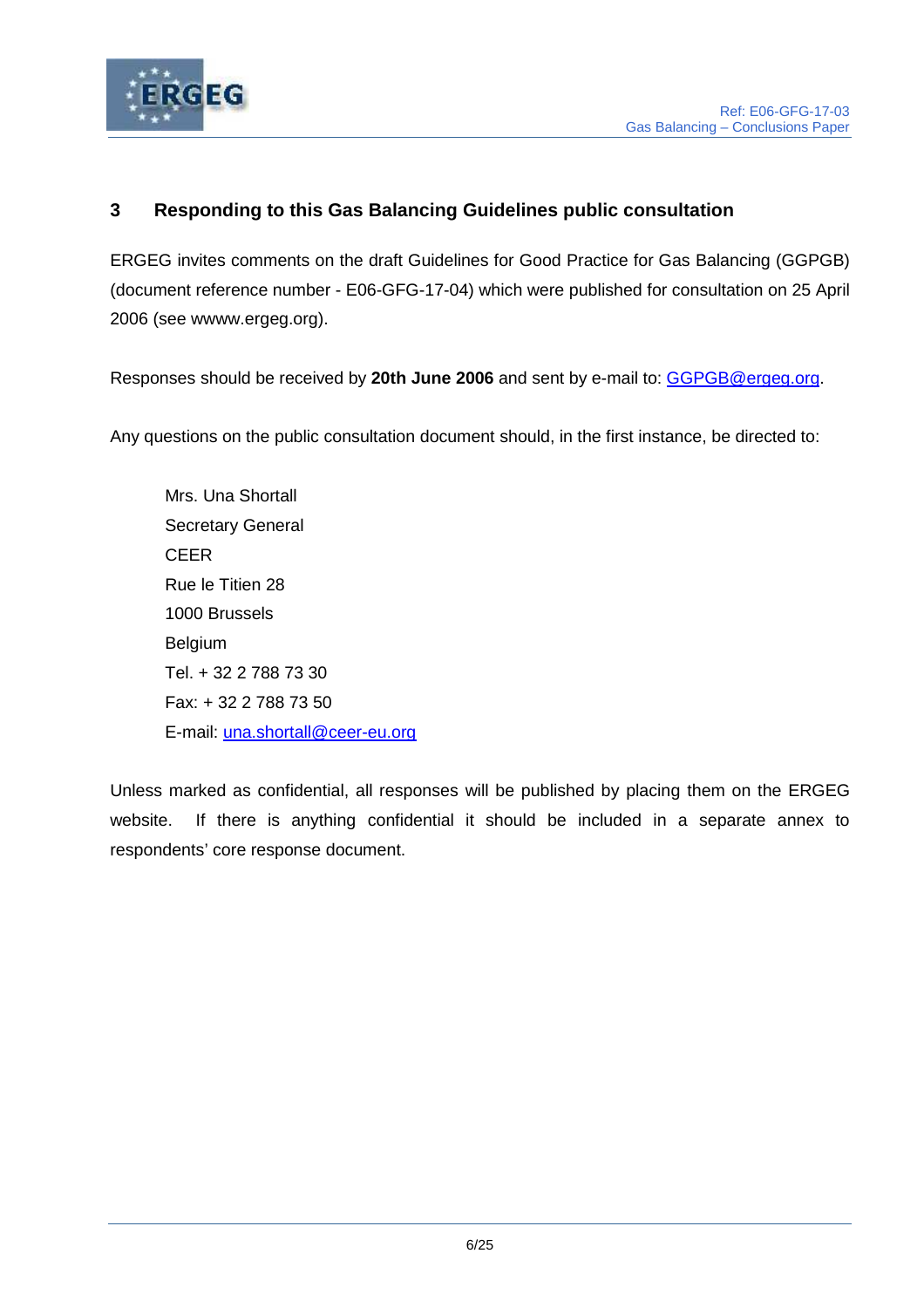

# **Chapter 2: Summary of responses and ERGEG's view**

The July 2005 consultation paper set out 9 key questions and requested comments on the proposed changes to the CEER high level gas balancing principles.

This section sets out a summary of the key issues raised by respondents and ERGEG's view.

## **1 Balancing period**

The July 2005 consultation paper explained that shippers have argued that in some instance the balancing period is too short placing strain on information systems and increasing risk to market participants.

The paper also pointed out that the choice of the appropriate balancing period needs to be based on an assessment of a number of objective criteria and that there was not one appropriate answer.

## **View of respondents**

The majority of respondents argued that hourly balancing can create significant barriers to entry to the market for a number of reasons including that:

- traded markets are daily based partly because upstream production contracts are daily based, and as such changing production flows to a higher frequency could impact on efficiency and safety and potentially increase costs;
- many new entrants would not have the capacity to deal with the frequency of data or the higher risk of imbalance (and cost);
- the arrangements tend to be overly complex and lead to low liquidity;
- there is greater exposure to cash-out penalties;
- there is an inability to access flexibility tools and services to match the balancing period and efficiently manage risk exposure;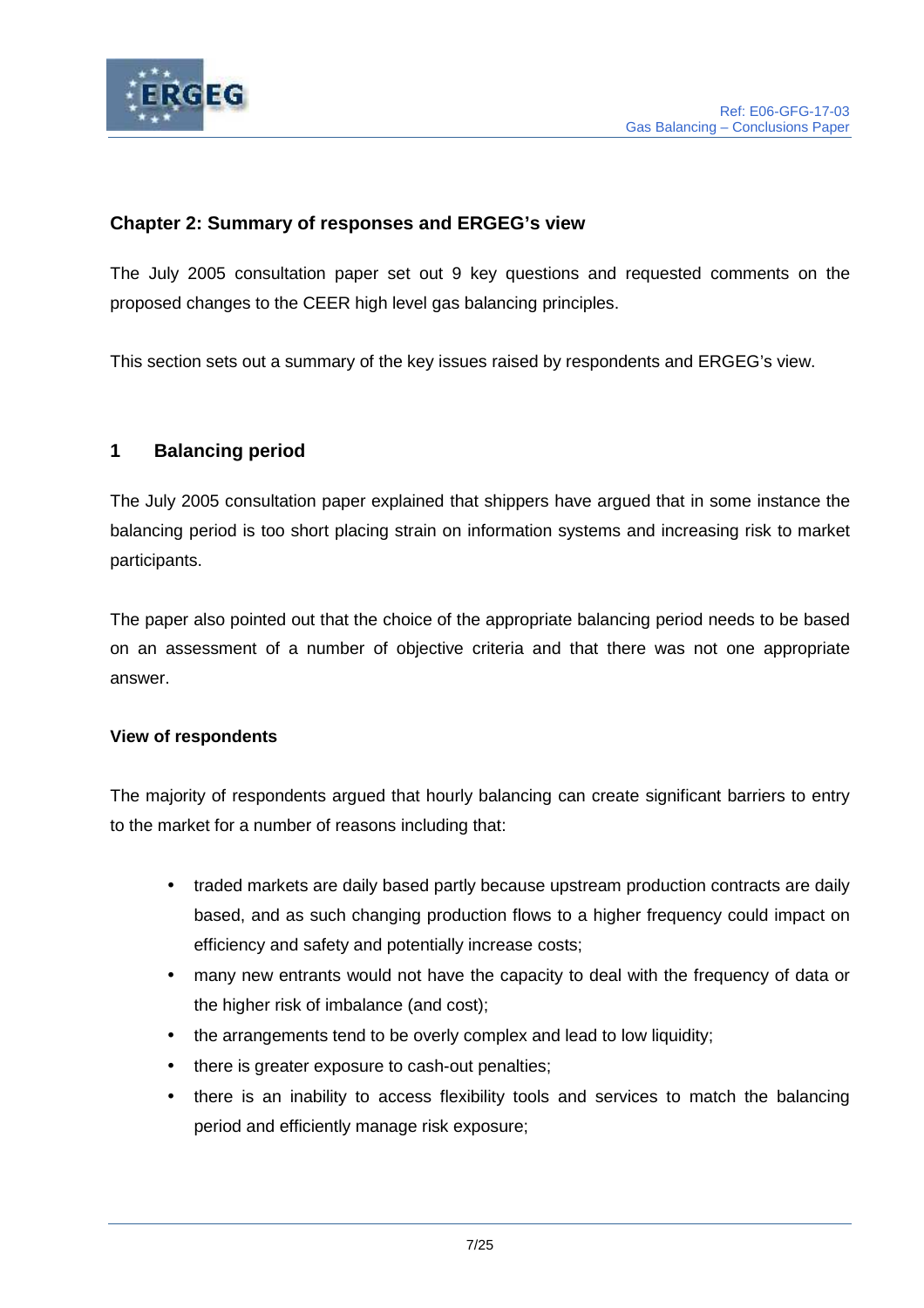

- it requires costly changes to metering, collection of data and provision of information to the market and hourly nomination; and
- hourly balancing in a country bordering another one that has adopted a daily balancing regime creates distortions on cross border flows and hampers further European harmonisation of gas markets.

GIE indicated that an hourly balancing regime applied on a transparent and non-discriminatory basis is not a barrier to competition. It suggested that it can lead to lower costs for shippers as there are clearer responsibilities and therefore less cross-subsidy between shippers. It did recognise that hourly balancing has to be supported by an adequate operational/commercial framework and metering arrangements.

## **ERGEG's view**

The July 2005 consultation paper indicated that there was no single answer for the appropriate balancing period. Respondents have indicated a number of reasons why hourly balancing can create barriers to entry. ERGEG considers that daily balancing is preferable unless there are technical/operational reasons that mean that hourly balancing is necessary to ensure that system can be balanced and/or for safety/security reasons.

Decisions on the appropriate balancing period need to be objectively justified in a transparent way – and market participants must have an opportunity to contribute to the decision making process. It is also important that where hourly balancing is used that market participants have access to appropriate information and flexibility tools (including "proxy" tools such as trading of imbalance charges and pooling of imbalance positions) so that they can **manage** their imbalance positions (and therefore risk) efficiently.

Where it is not possible to provide appropriate information and access to flexibility, it is then important to consider whether the risks that market participants are exposed to should be **mitigated in some way, to ensure that barriers to entry are not created** (for example through the use of tolerance bands or by limiting the size of the imbalance charge) – i.e. there is a need to consider the trade-off between availability of information and risk management tools and the balancing period. Where possible however **incentive based** approaches that allow market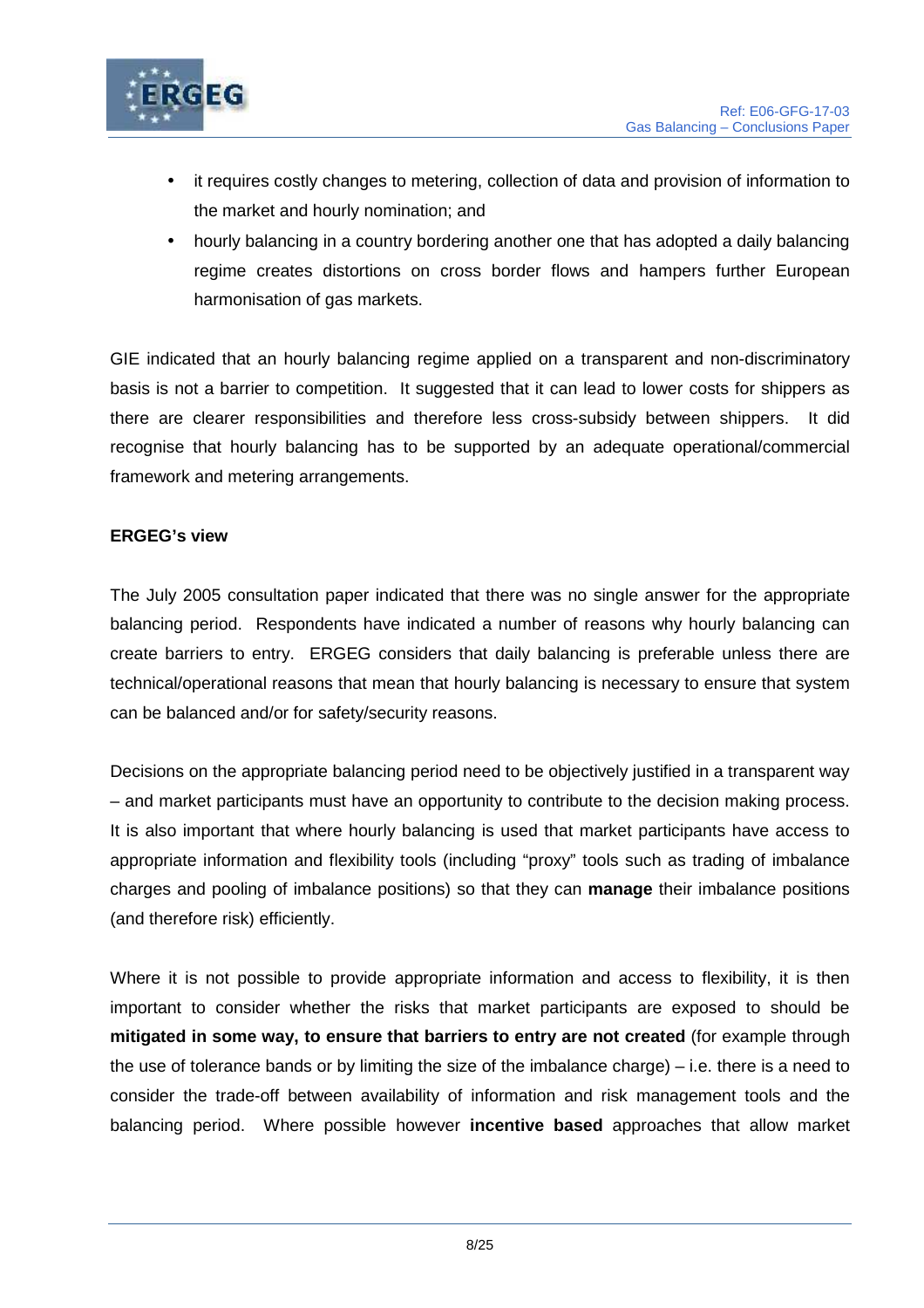

participants to **manage** their own risk efficiently are preferable to solutions that **mitigate** risk – as this will help ensure that overall system costs are minimised.

Most regimes are based on balancing periods characterised by a settlement procedure at the end of the balancing period (i.e. so that imbalance positions are set back to zero for the beginning of the next balancing period). It may be the case however that there is no settlement procedure (because the network user has not exceeded its tolerance level) to define the end of the balancing period. In these circumstances the balancing period would mean:

- each period for which a penalty is due, as long as the cumulated imbalance is in excess of the tolerance level; and/or
- **EXEC** each period for which an independent imbalance threshold is defined.

# **2 Provision of linepack as an unbundled service**

The July 2005 consultation paper suggested that one way of improving access to flexibility tools would be to require TSOs to make linepack available to market participants on a nondiscriminatory basis (and also to facilitate the secondary trading of linepack).

## **View of respondents**

There was general support from respondents for linepack to be provided by TSOs but only as part of a **bundled service** (e.g. reflected in tolerance levels) rather than as a separate/unbundled service. Key issues raised by respondents were:

- devising a workable scheme for the provision of linepack would be complex and costly;
- it is more beneficial to reserve linepack management to the TSO (especially in a daily balancing regime) to minimise overall residual imbalance; and
- system flexibility can be made available to shippers simply and more effectively through the use of imbalance tolerances, storage or the ability to trade imbalance positions on an ex-post basis.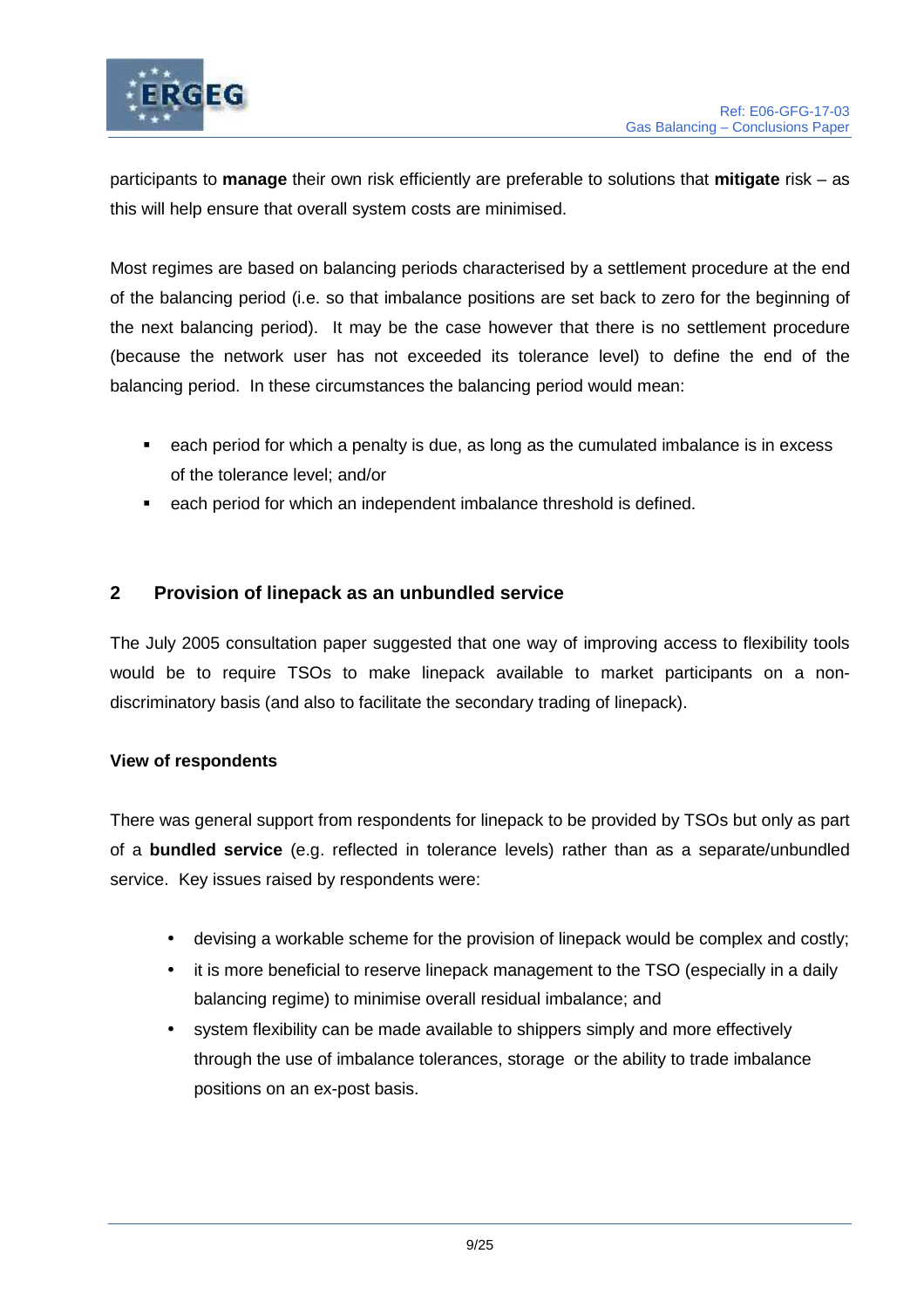

A small number of respondents suggested that provision of linepack as an unbundled service would be beneficial to the market.

## **ERGEG's view**

The Gas Directive requires that access to linepack be provided on either a negotiated or regulated basis where it is technically or economically necessary for providing efficient access to the system (Article 19). It is important that the provision of any linepack does not undermine the ability of the TSO to balance the system (i.e. it should be "surplus" linepack to that required by the TSO to balance the system) and that it is not too costly and/or complex to introduce/monitor – where legitimate concerns have been raised by respondents.

Market participants should have access to appropriate flexibility tools (including the associated information) to manage their risks efficiently. The provision of linepack on an unbundled basis is one way of providing flexibility to market participants – there are others. Where it is possible to provide surplus linepack on an unbundled basis, without undue costs/complexity and undermining the ability of TSOs to balance the system, then this should be considered as an additional flexibility tool that can be used by market participants to manage their risks efficiently. Any decisions on the provision of linepack on an unbundled basis should be objectively justified against these factors. As markets develop over time, the ability of TSOs to provide linepack on an unbundled basis should improve (the associated costs and complexity would be expected to fall) and as such this issue will be reviewed as part of ERGEG's future work on gas balancing.

## **3 Pooling and trading of imbalance positions and the use of tolerance levels**

The July 2005 consultation paper explained that another way of allowing market participants to manage their risks efficiently would be to allow them to trade or pool their imbalance positions (mechanisms that can be seen as "proxy" flexibility tools). It also suggested that where risks cannot be managed it may be appropriate to mitigate them in some way – for example through the use of tolerance levels.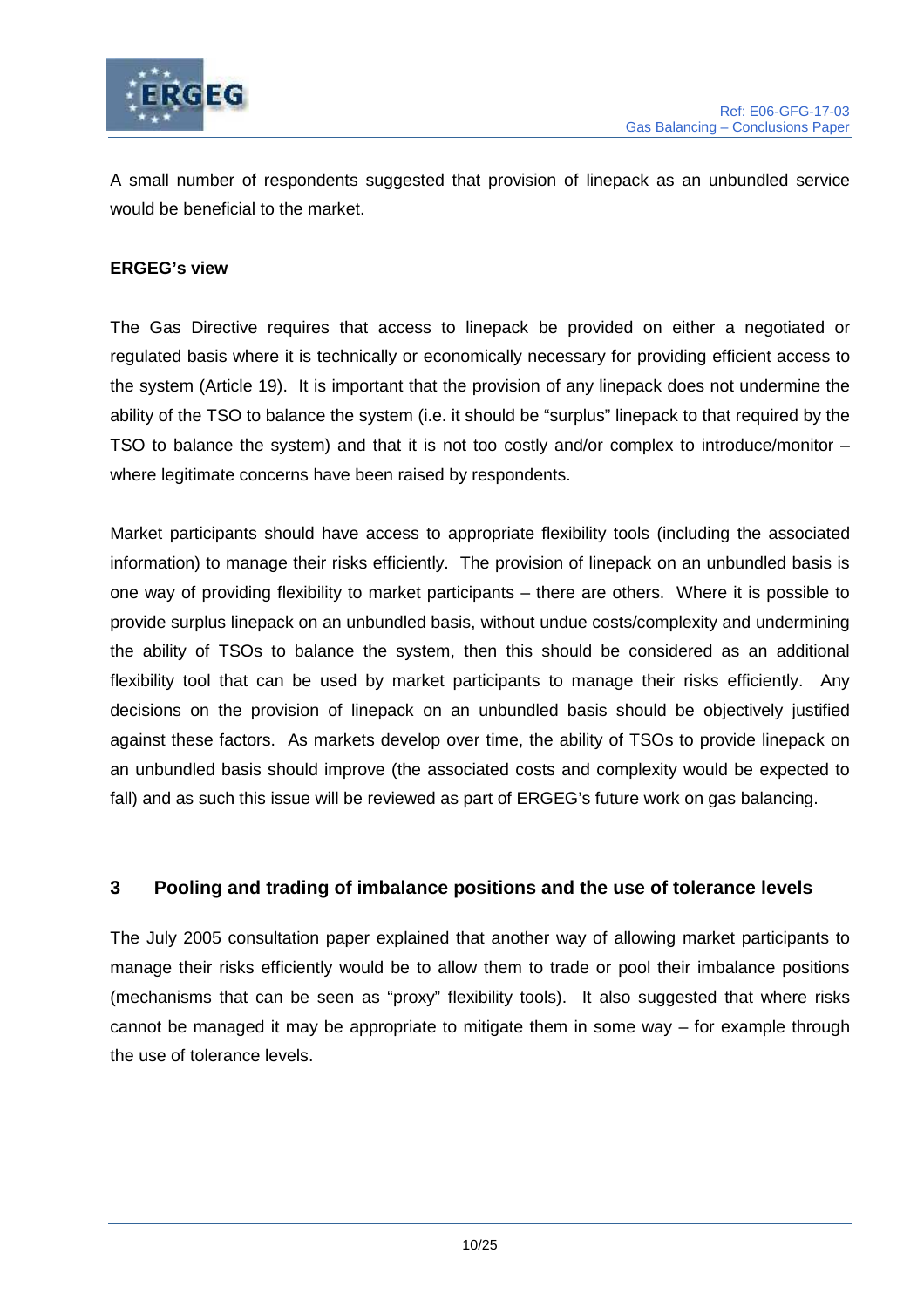



## **Views of respondents**

There was significant support from shippers for the proposal to allow ex-post trading of imbalance positions. Key issues raised were that:

- it would improve efficiency as the TSO would not have to process as many imbalance revenues;
- while imbalance markets are illiquid and shippers do not receive timely information that allows them to take prompt action, then shippers should be allowed to trade their imbalance positions ex-post;
- it is important to allow shippers to trade their imbalance ex-post as only aggregate imbalances lead to costs being incurred by the TSO to balance the system;
- this option is of value to new entrants and small operators who are more vulnerable to imbalances (given that they typically have smaller portfolios); and
- trading ex-post helps to ensure that the overall imbalance charges faced by shippers reflect the true economic cost of balancing to the TSO.

One respondent did not support ex-post trading. It argued that it could create a disincentive to shippers to balance their positions as they would rely on trading out their positions ex-post with other market participants.

## **ERGEG's view**

A balancing regime needs to provide an appropriate balance of risk and incentive (coupled with availability of information) for market participants to manage their imbalance positions – otherwise barriers to entry and competition can be created. In a "perfect world" market participants would have access to all of the information and flexibility tools they need to manage their positions efficiently. Where direct access to flexibility tools (and/or a well functioning/liquid within day market) is not sufficient to allow market participants to manage their positions efficiently then other mechanisms should be introduced. These can include ex-ante-trading, pooling of imbalance positions and ex-post trading. These can be seen as **proxy flexibility tools**. All of these mechanisms allow market participants to take action to manage their own imbalance positions which can lead to more efficient balancing regimes and system use. It is unlikely that a shipper would decide not to take action to balance its position ex-ante – as this could expose it to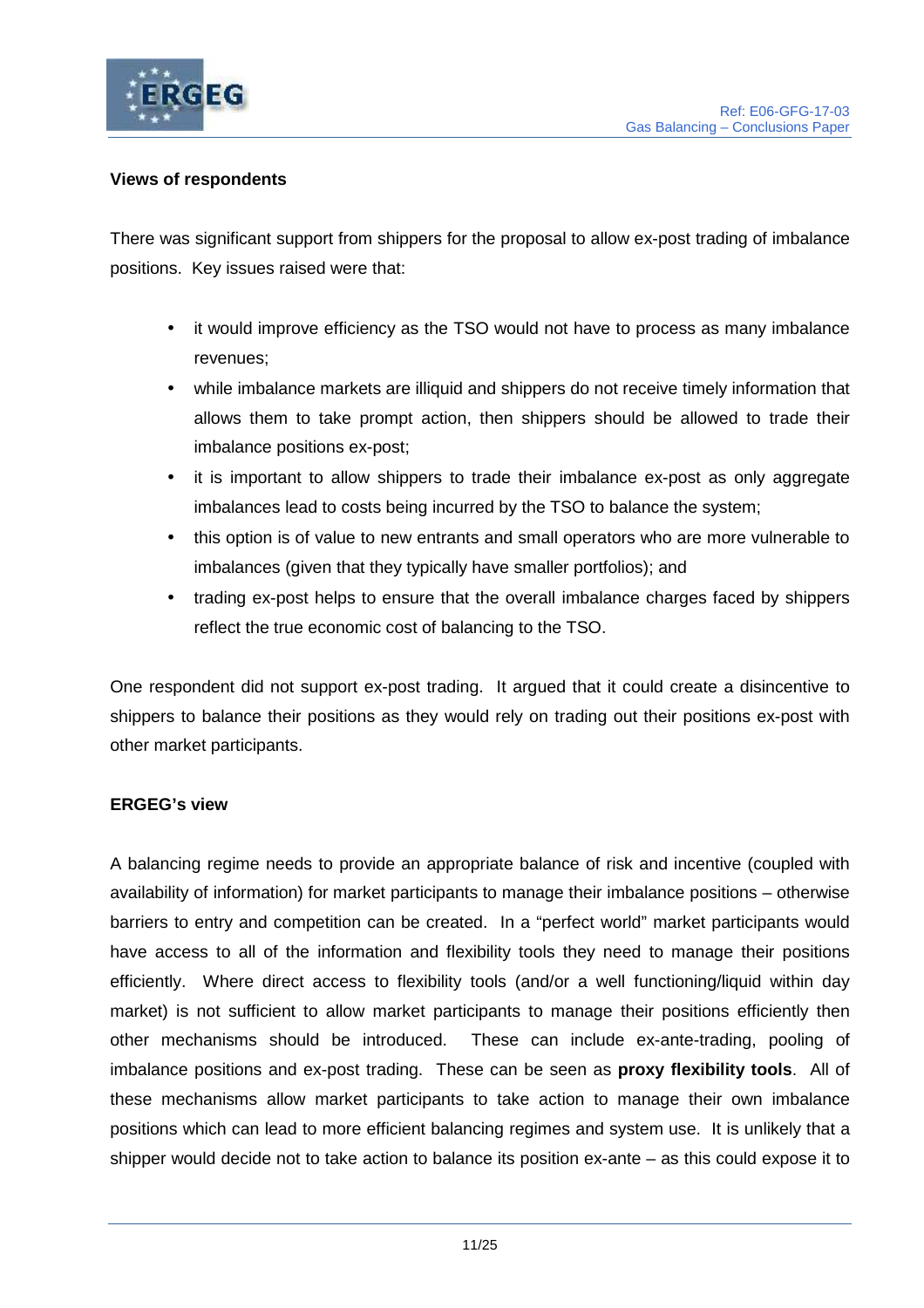

significant risk (and imbalance charges) unless a counterparty could be found to trade away its position ex post.

The use of tolerance levels aim to mitigate the level of risk that market participants are exposed to in balancing regimes but they can also weaken the incentive on shippers to balance within the specified limits. This weakening of incentives can lead to higher overall system costs. Therefore tolerance levels should only be used where direct access to flexibility tools or proxy tools (or the availability of information) is such that a degree of risk mitigation is necessary to ensure that barriers to entry and competition are not created. This may particularly be the case in markets that are less well developed. Over time, as markets develop and access to information, and flexibility tools (both direct and proxy) improve it should be possible to **reduce (and minimise) the size of tolerance levels.** 

# **4 Cross border trade and harmonisation of neighbouring balancing regimes**

The July 2005 consultation paper highlighted that in an increasingly integrated, and competitive European gas market, interactions between gas balancing regimes in different countries are likely to become more important. The paper also highlighted that there are some significant differences in the design of balancing regimes across the EU often between neighbouring TSOs. The paper requested views on whether such differences distort trade or incentives to shippers or have a negative impact on the safety/security of the transportation systems.

## **Views of respondents**

Many respondents suggested that differences in cross border balancing regimes do have an impact on cross-border trade and competition – although it was recognised that this does not necessarily mean that all balancing regimes must be the same. Key issues raised included that:

- the use of similar balancing regimes between neighbouring countries is likely to improve the availability and efficiency of cross border flows;
- balancing regimes should support interoperability but do not necessarily have to be the same;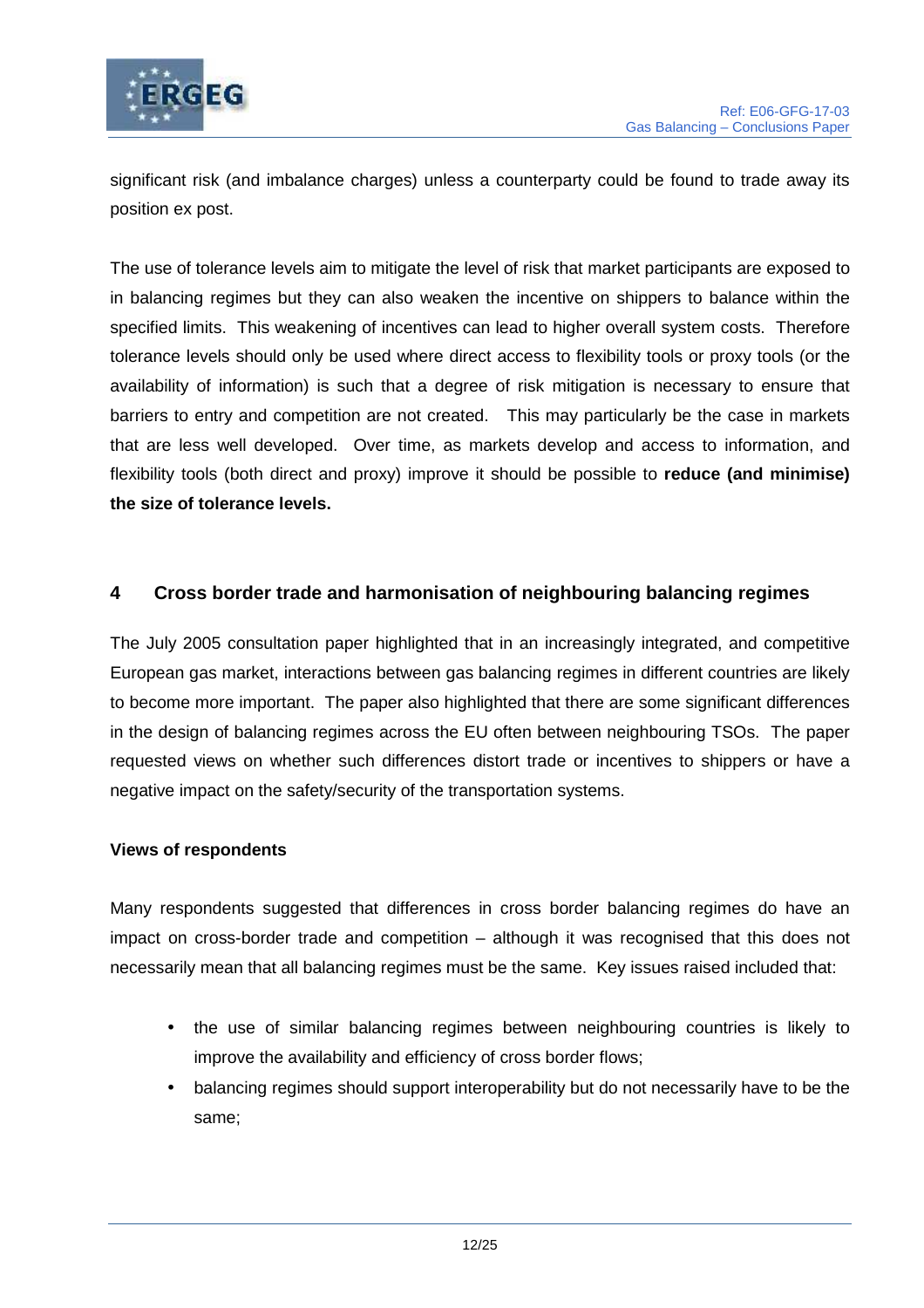

- whilst convergence criteria could be developed for balancing regimes it is unlikely to lead to completely harmonised balancing regimes;
- many cross-border issues relate to capacity availability and renomination rights and as such any focus of harmonisation should be in these areas;
- the use of OBA's that focus on the interaction between gas balancing regimes in neighbouring countries could help mitigate risk; and
- closer cooperation between regulators, TSOs and system users is important;
- there are benefits in neighbouring regimes having similar characteristics such as balancing periods and cash-out mechanisms.

There was support for the development of balancing zones that could cover more than one TSOs' network although it was recognised that at this stage of development in the competitive single market this may not be appropriate or be technically achievable or deliverable under the current legislative framework.

## **ERGEG's view**

It is clear that interactions between balancing regimes can impact on the flow of cross-border trade and the development of competition. These interactions are likely to increase in importance as the single market develops over time. The development of an internal market in gas – and regional markets as an interim step – requires consideration of trading areas that are not necessarily constrained to one TSO's network. This is recognised in the Gas Regulation which will come into effect from June 2006 and requires that…"Member States shall ensure that TSOs endeavour to harmonise balancing regimes and streamline structures and levels of balancing charges in order to facilitate gas trade".

One way of facilitating this process would be for TSOs to investigate further the impact of differences in gas balancing regimes and to develop Operational Balancing Agreements (OBAs) and Interoperability Agreements (IAs) between neighbouring (interconnected) TSOs. These OBAs could include a number of things including the way in which the balancing regimes interact; identify key differences and the reason why they exist; the impact of any differences on trade and the incentives provided to shippers and TSOs; and how any differences in arrangements for dealing with safety and security impact on trade, incentives and costs. The OBAs could also identify areas for harmonisation and a timetable for making changes. To ensure transparency,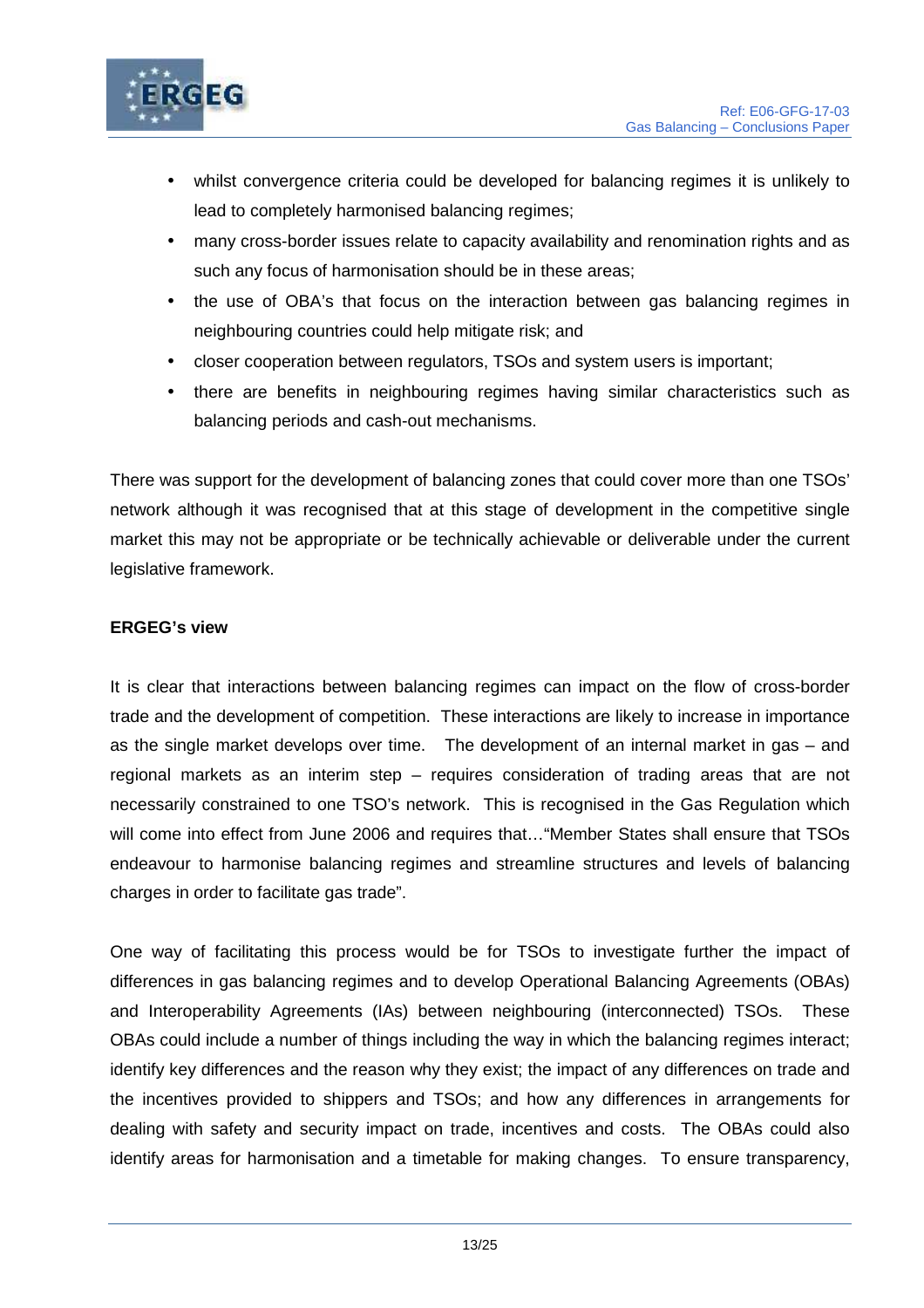

any OBAs should be open to consultation with all market participants and fully involve the relevant NRA. ERGEG notes that GIE has initiated work on convergence criteria for balancing regimes and also recognises the work of EASEE-GAS in this regard.

ERGEG has also announced the creation of regional initiatives to look at improving the level of market integration and competition across the  $EU^4$  If differences between balancing regimes are impacting on the development of competitive markets then it could be investigated further as part of the work on regional initiatives.

## **5 Graduated incentives for imbalance**

The July 2005 consultation paper sought views on whether the incentives to balance become stronger the further away a shipper is from being in balance.

## **Views of respondents**

Although some respondents recognised that greater imbalances could carry higher penalties there was not much support for this type of incentive. Respondents argued that generally there are other mechanisms to incentivise shippers. One respondent also argued that a graduated incentive may have a disproportionate impact on smaller market participants and therefore may create barriers to entry.

## **ERGEG's view**

It is important that there is an appropriate balance of risk that provides incentives to balance without creating undue barriers to entry. The introduction of graduated incentives may change this balance and therefore ERGEG does not intend to recommend the introduction such arrangements at this stage.

 $4$  Insert reference to gas and electricity roadmap papers.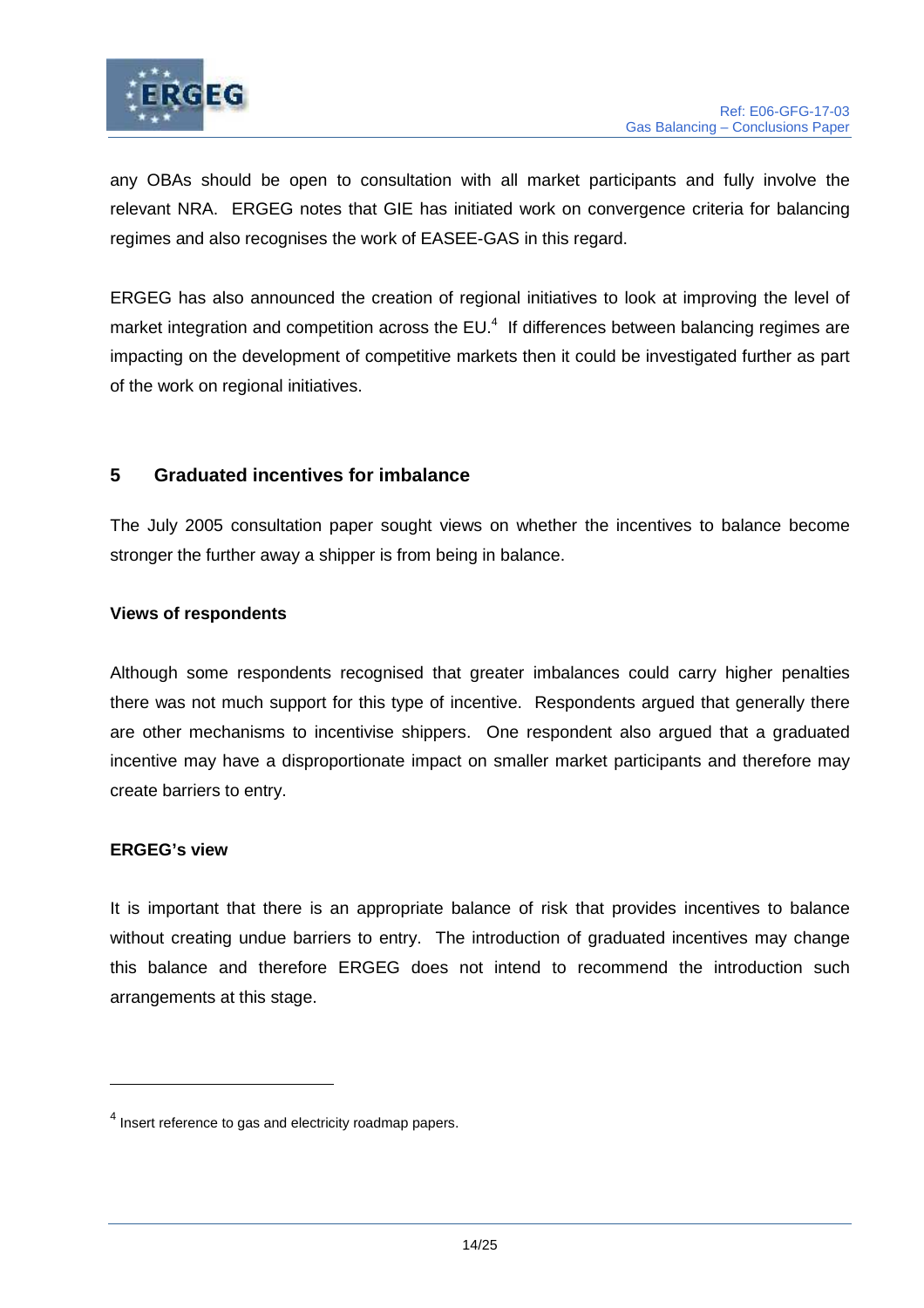

## **6 Information required by the market**

The July 2005 consultation paper indicated that market participants (including regulators) feel that there are some problems regarding information flows within balancing regimes. Issues have been raised both about the quality of the information and delays in the final allocation process. Problems of information flow can create unnecessary additional risks that market participants have to manage. If these risks become too large (or unmanageable without incurring significant cost) players may chose not to participate in the market. The problems of information flow can be exacerbated within hourly balancing regimes which tend to require more frequent information. The paper sought views on what information should be provided to help ensure that gas balancing regimes operate efficiently.

### **Views of respondents**

Respondents generally agreed that information transparency was very important in any balancing regime. A significant number suggested that the best way of providing information in a nondiscriminatory way would be on the internet. Some respondents pointed out the frequency of information must allow shippers to take actions to change their imbalance positions – some suggested that information should be provided on an hourly basis particularly within regimes that have an hourly balancing period. Some specific information was identified that should be provided including:

- historical supply and demand data;
- inlet and outlet data to each shipper
- maintenance schedules;
- extraordinary events; and
- temperature and demand forecast information.

## **ERGEG's view**

Transparency in information provision is crucial to the development of effective competition and more efficient markets. It is also important that relevant information is provided to all parties in a non-discriminatory basis and arrangements should be put in place to ensure that this is the case.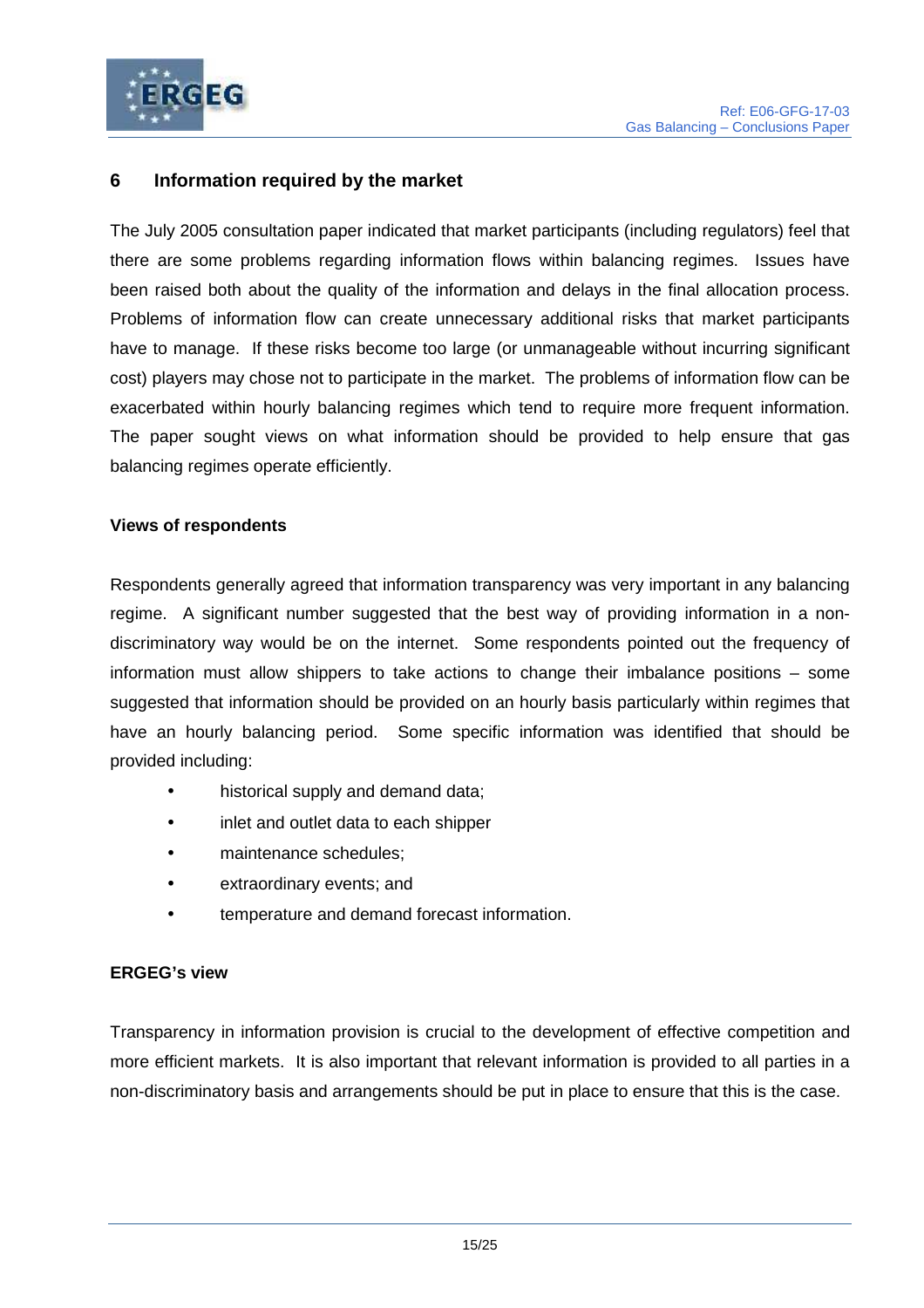

It is also important to recognise the link between the availability of information and the level of risk to which market participants are exposed. In balancing regimes where the availability of information is such that shippers find it difficult to take balancing actions, consideration should be given to looking at ways of allowing them to manage their own risk better (e.g. through the use pooling or trading of imbalance positions) or to mitigate it in some way (e.g. through the use of tolerances).

To improve the level of transparency, ERGEG intends to set out in the GGPGB requirements relating to the provision of information provision. This will include an information template.

# **7 Transit/Transportation**

The July 2005 consultation paper explained that different balancing rules are sometimes applied to transit and transportation flows. It has been suggested that there is a lack of transparency regarding the interaction of the transit and transportation balancing rules and that this uncertainty increases risk and potentially creates a barrier to entry to the market. Views were requested on the interaction between transportation and transit balancing regimes.

## **Views of respondents**

One respondent argued that the different treatment of transit and transportation flows contradicts the principle of non-discrimination. In particular the Directive 2003/55/EC and the Regulation on access to gas transmission networks do not treat such networks separately. Another respondent suggested that as transit and transport serve different purposes different balancing rules may be appropriate. One respondent argued that the level of harmonisation possible will depend on a number of factors including the degree of interconnection and interchange between the relevant transit and transportation systems.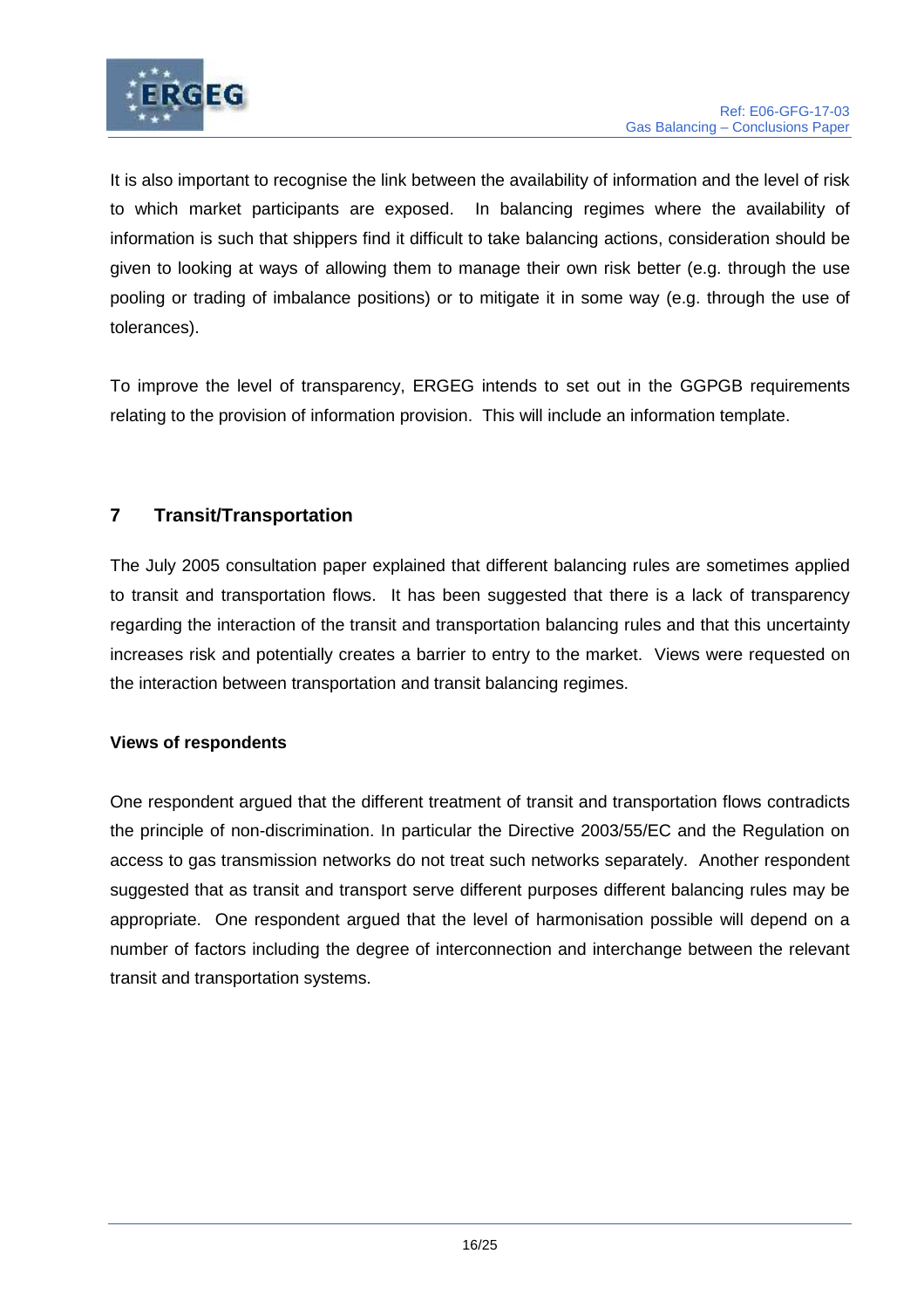

## **ERGEG's view**

The Gas Regulation which will come into effect from June 2006 does not make a distinction between transportation and transit flows of gas. Therefore it is not appropriate to treat them separately for the purposes of the high level gas balancing principles or the GGPBP. As with gas balancing regimes in neighbouring countries this does not mean that everything should be harmonised, but rather that any differences are justified on an objective basis, and that any costs that arise from balancing the different systems are allocated appropriately. Particular attention should be given to the physical characteristics on the respective network. The balancing rules applied should also be non-discriminatory and fair and not distort trade.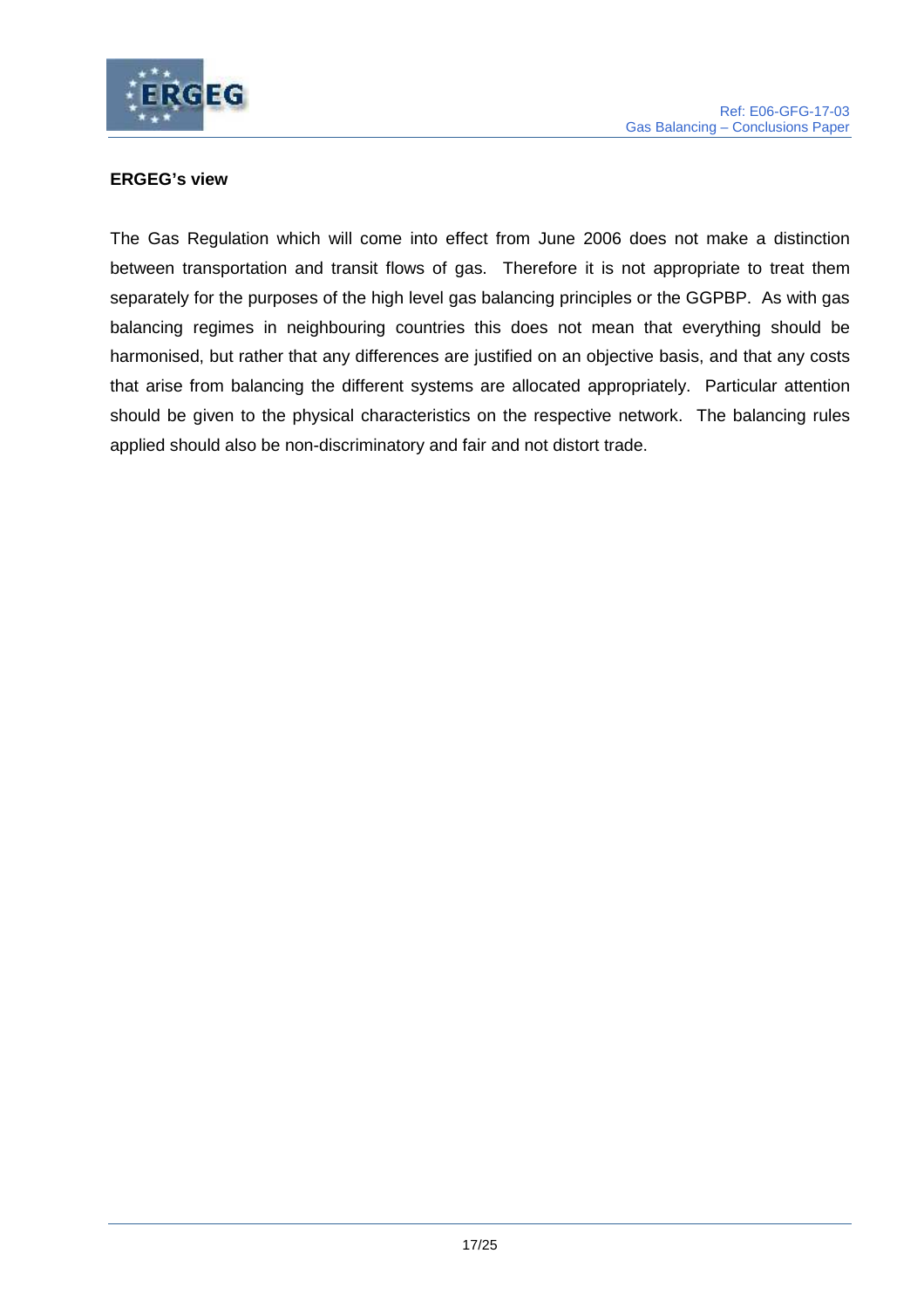

# **ANNEX 1: List of respondents**

IFIEC Plurigas CEDEC OGP Merrill Lynch Shell Exxon Mobil ENEL **Centrica** BP Gas, Power & Renewables EFET EDF GEODE GTE Eurogas Total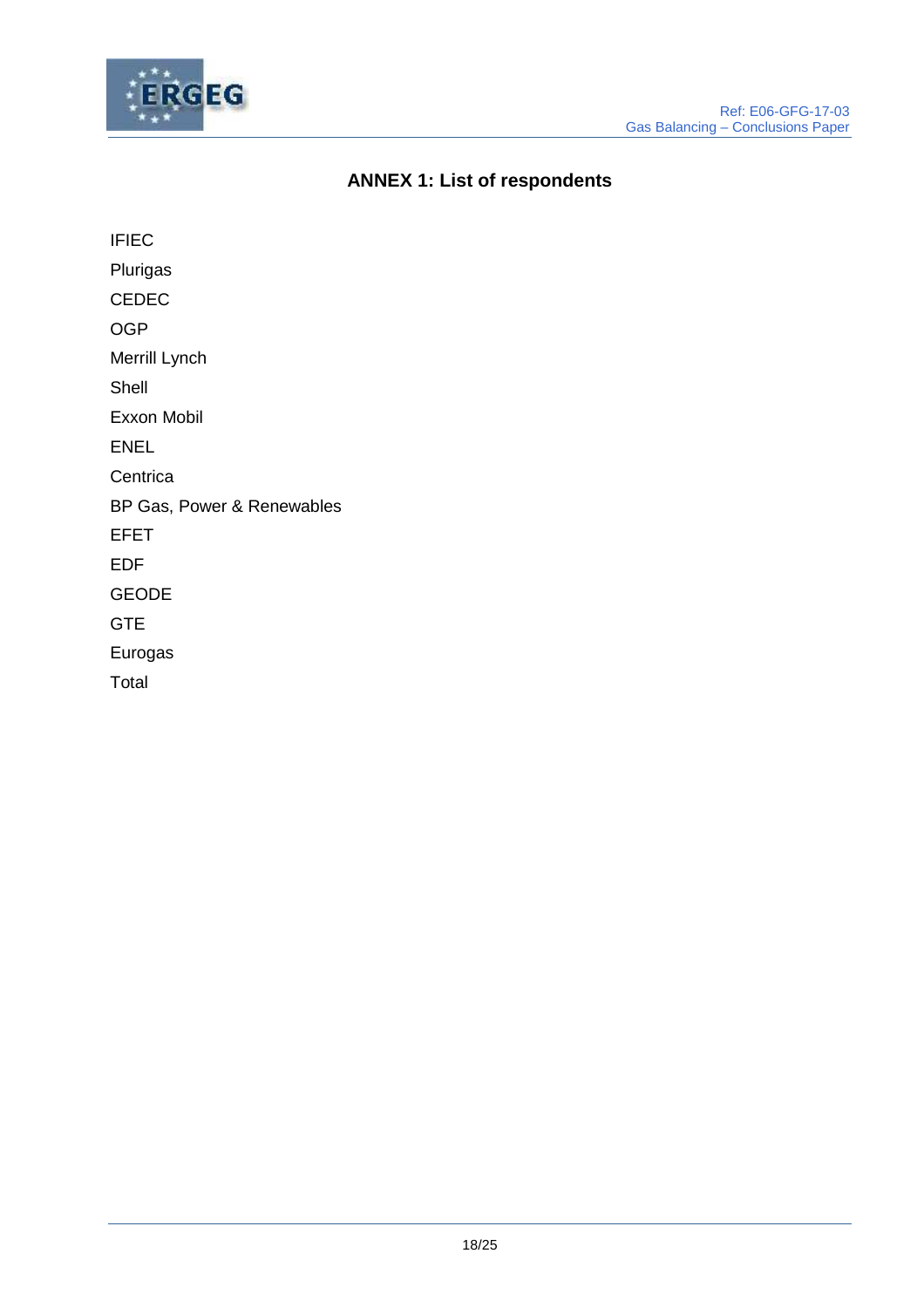

# **ANNEX 2: Final high level gas balancing principles**

This Annex sets out the final high level gas balancing principles that will be used as the basis for the GGPGB. These principles reflect the discussion in Chapter 2. Only additional changes to the principles from those published in July are set out and explained here.

## **Principle 1 (no change from version published in July)**

## **Balancing responsibilities**

The primary responsibility of network users is to balance their own inputs and offtakes over the relevant period according to the rules and incentives of the respective balancing regime. The TSO retains the overall responsibility for the economic and efficient operation of its system and therefore should retain a residual role to maintain physical balance to ensure the efficient and safe operation of the system.

## **Principle 2 (no change from version published in July)**

## **General requirements for balancing rules**

Balancing rules shall be designed in a fair, non-discriminatory and transparent manner and shall be based on objective criteria. The development of balancing rules and changes thereof should be subject to appropriate consultation with market participants and decisions should be supported by objective criteria and analysis.

Where balancing rules (including imbalance charges) are administered by the TSO they should be equally applied to its own commercial operations and affiliates, where part of a vertically integrated company, as to third parties. This includes ensuring that no information concerning the operation of the balancing regime are provided to an affiliate company of the TSO in advance of being provided to all market participants. The arrangements to meet this requirement should be made publicly available. Balancing rules should be designed to minimise the residual physical balancing role of the TSO subject to the safe and economic operation of the network and the incentives, information and flexibility and tools provided to shippers to balance their individual portfolio. They should also be designed to facilitate effective competition and market participation between shippers and avoid discrimination particularly in creating undue barriers of entry to new entrants or smaller players.<sup>5</sup>

 $5$  It will be necessary to consider how this requirement should be reflected in the design of different aspects of gas balancing rules.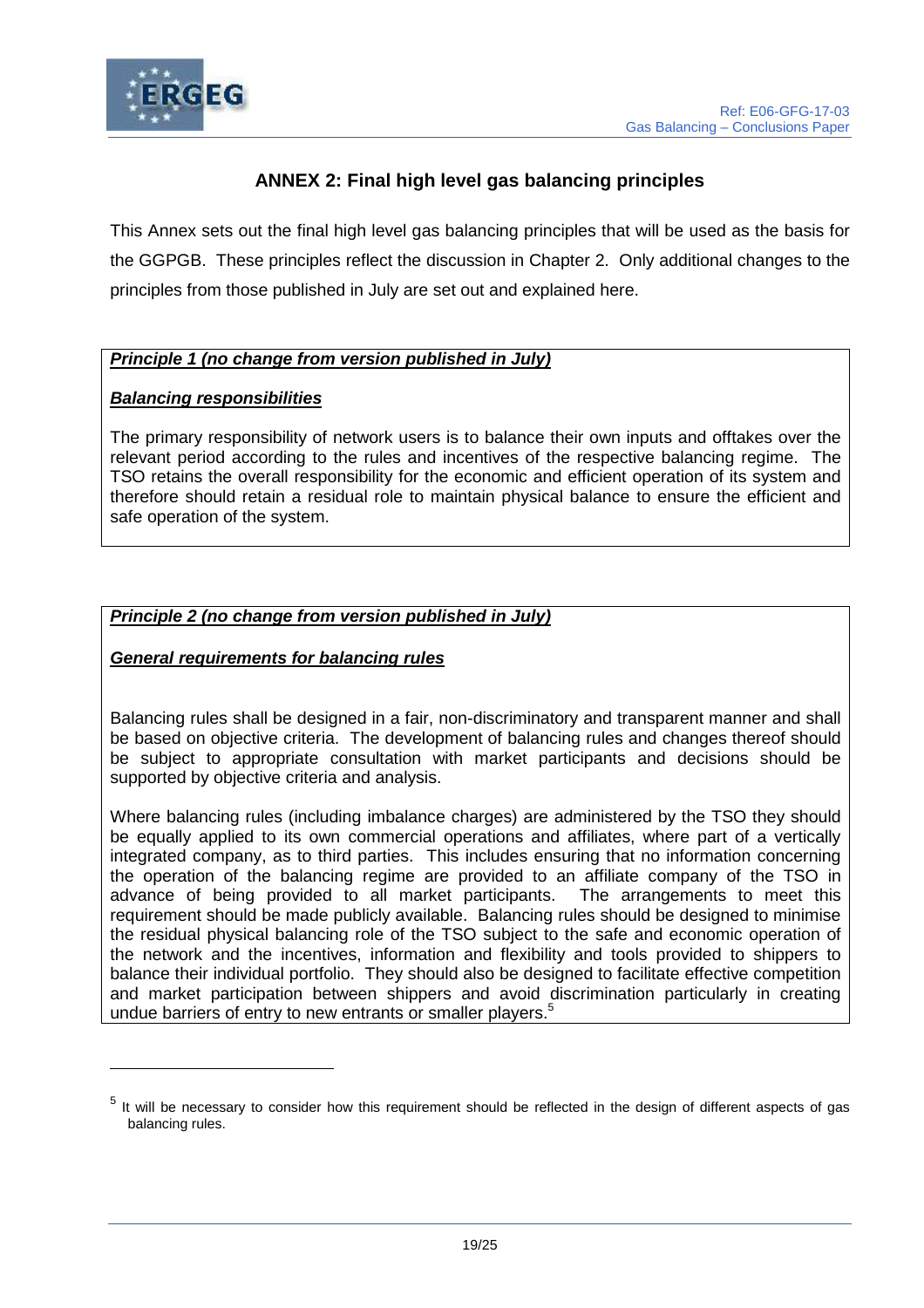

## **Principle 3 (version published in July)**

## **Frequency of balance**

The choice of an appropriate balancing period clearly needs based on a balanced assessment of a number of objective criteria. These should include:

- ♦ the operational capabilities of the transportation system to balance the system;
- $\bullet$  the flexibility and tools to balance that market participants have over the relevant period, including the availability of linepack services;
- ♦ the interaction of balancing period with effective commercial incentives to balance, in particular interactions of shorter balancing periods in electricity markets with potentially longer periods in gas;
- ♦ the interaction with balancing periods in connected gas systems to ensure that no undue barriers to cross border trade are created;
- ♦ availability and accuracy of the information over the relevant period that is made available to shippers to take balancing actions;
- ♦ the costs imposed by particular balancing regimes, for example the IT costs of providing more regular information flows over shorter balancing periods and the transaction costs incurred by shippers from potentially taking more frequent balancing actions; and
- nomination procedures complementary to the frequency of balance.

It is important that shippers are not exposed to undue risks that they cannot manage effectively and/or without incurring inefficient costs that could create a potential barrier to entry to the market.

## **Suggested change**

**Daily balancing is preferable unless there are technical/operational reasons that mean that hourly balancing is necessary to ensure that system can be balanced and/or for safety/security reasons.** 

The choice of an appropriate balancing period clearly needs based on a balanced assessment of a number of objective criteria. These should include:

- $\bullet$  the operational capabilities of the transportation system to balance the system;
- $\bullet$  the flexibility and tools to balance that market participants have over the relevant period, including the availability of linepack services;
- ♦ the interaction of balancing period with effective commercial incentives to balance, in particular interactions of shorter balancing periods in electricity markets with potentially longer periods in gas;
- ♦ the interaction with balancing periods in connected gas systems to ensure that no undue barriers to cross border trade are created;
- ♦ availability and accuracy of the information over the relevant period that is made available to shippers to take balancing actions;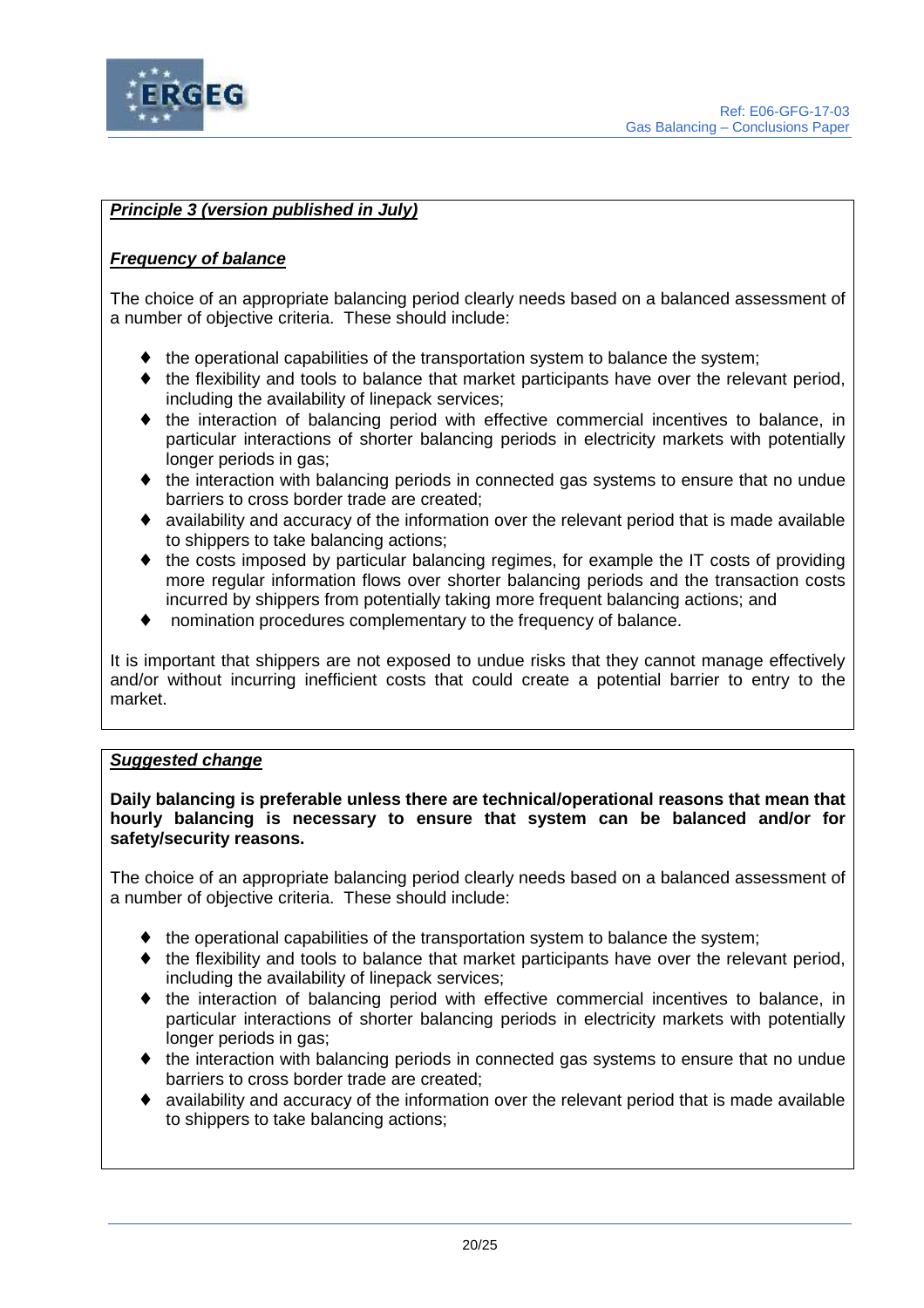



- the costs imposed by particular balancing regimes, for example the IT costs of providing more regular information flows over shorter balancing periods and the transaction costs incurred by shippers from potentially taking more frequent balancing actions; and
- ♦ nomination procedures complementary to the frequency of balance.

It is important that shippers are not exposed to undue risks that they cannot manage effectively and/or without incurring inefficient costs that could create a potential barrier to entry to the market.

**Where hourly balancing is used market participants have access to appropriate information and flexibility tools so that they can manage their imbalance positions (and therefore risk) efficiently.** 

**Where it is not possible to provide appropriate information and access to flexibility, it is important to consider whether the risks that market participants are exposed to should be mitigated in some way, to ensure that barriers to entry are not created (for example through the use of tolerance bands or by limiting the size of the imbalance charge). Where possible incentive based approaches that allow market participants to manage their own risk efficiently are preferable to solutions that mitigate risk.** 

## **Principle 4a (no change from version published in July)**

## **Balancing Costs and incentives for the TSO**

TSOs should have commercial incentives to ensure that the costs of taking residual balancing actions and associated operational costs that the TSO incurs are efficient. Unless a TSO is not permitted to accept bids and offers for balancing gas as a means to balance the system it should procure flexibility (including gas) in a transparent and non-discriminatory manner using market based mechanisms where possible. The regime needs to ensue that the TSO remains broadly cost-neutral in relation to the balancing actions it takes so that any revenues or costs provide correct incentives to the TSO in relation to the timing and size of balancing actions to ensure a safe, reliable and economic system.

Where a TSO is not permitted to accept bids and offers for balancing gas as a means to balance the system the TSO should be able to contract for gas in other ways for example accessing gas from storage or with contracts with shippers. It is important that these cost are efficient and that they are charged back to shippers on a non-discriminatory basis. Information on the costs incurred by the TSO shall be made publicly available where this does not have a negative impact on the commercial position of the relevant market participants.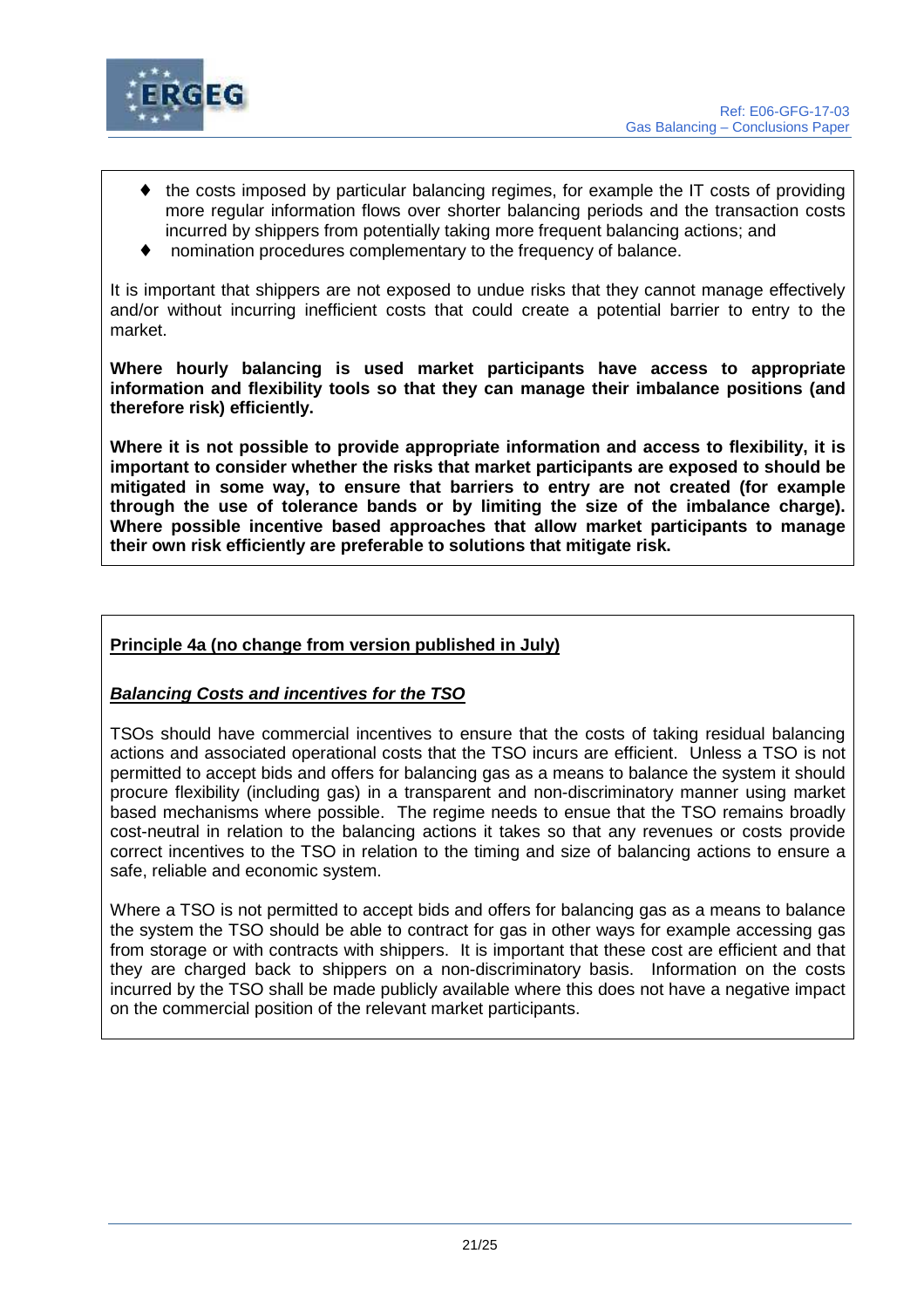

## **Principle 4b (no change from version published in July)**

## **Charges for imbalances**

Imbalance charges should not result in a distortion of competition and/or trading activities in wholesale gas and storage and flexibility markets. Imbalance charges shall be cost-reflective to the extent possible, whilst providing appropriate incentives on network users to balance their input and off-take of gas. They shall avoid cross-subsidisation between network users and shall not hamper the entry of new market entrants. These incentives should be such that, in aggregate, the participants of the system face strong incentives to physically balance the system in an efficient way. They should also be fair and non-discriminatory and based on objective criteria and not hamper entry of new market participants. The method for calculating imbalance charges shall also be made public by the competent authority or the TSO as appropriate.

There should also be accurate targeting of system balancing and operation costs to those participants that caused them to be incurred. Any costs that cannot be targeted should be allocated back to shippers in a non-discriminatory manner.

## **Principle 4c (version published in July)**

## **Trading of Imbalance positions**

Network users should be provided with the ability to trade imbalance positions, with each other, for instance as if the two (or more) shippers in questions were acting in aggregate (i.e. in a similar manner to the way a single shipper is able to reschedule its portfolio of flows). Ex-post trading of imbalances should in principle be permitted, at least as interim measure until the development of liquid within day markets, provided it creates an appropriate balance between the necessary flexibility for shippers to avoid exposure imbalance penalties while providing effective incentives, which in aggregate, might be expected to minimise the incidence of residual balancing actions. The TSO should have systems in place to facilitate the trading of imbalance positions where it is allowed.

It may also be appropriate to allow pooling of imbalance positions across shippers as an additional service.

#### **Suggested change**

**Where direct access to flexibility tools/and or information is not sufficient (or these is an absence of a well functioning/liquid within day market) to allow market participants to manage their positions efficiently then other mechanisms should be introduced. This includes ex-ante-trading, pooling of imbalance positions and ex-post trading.** 

**The TSO should have systems in place to facilitate the trading/pooling of imbalance positions where these services are provided.**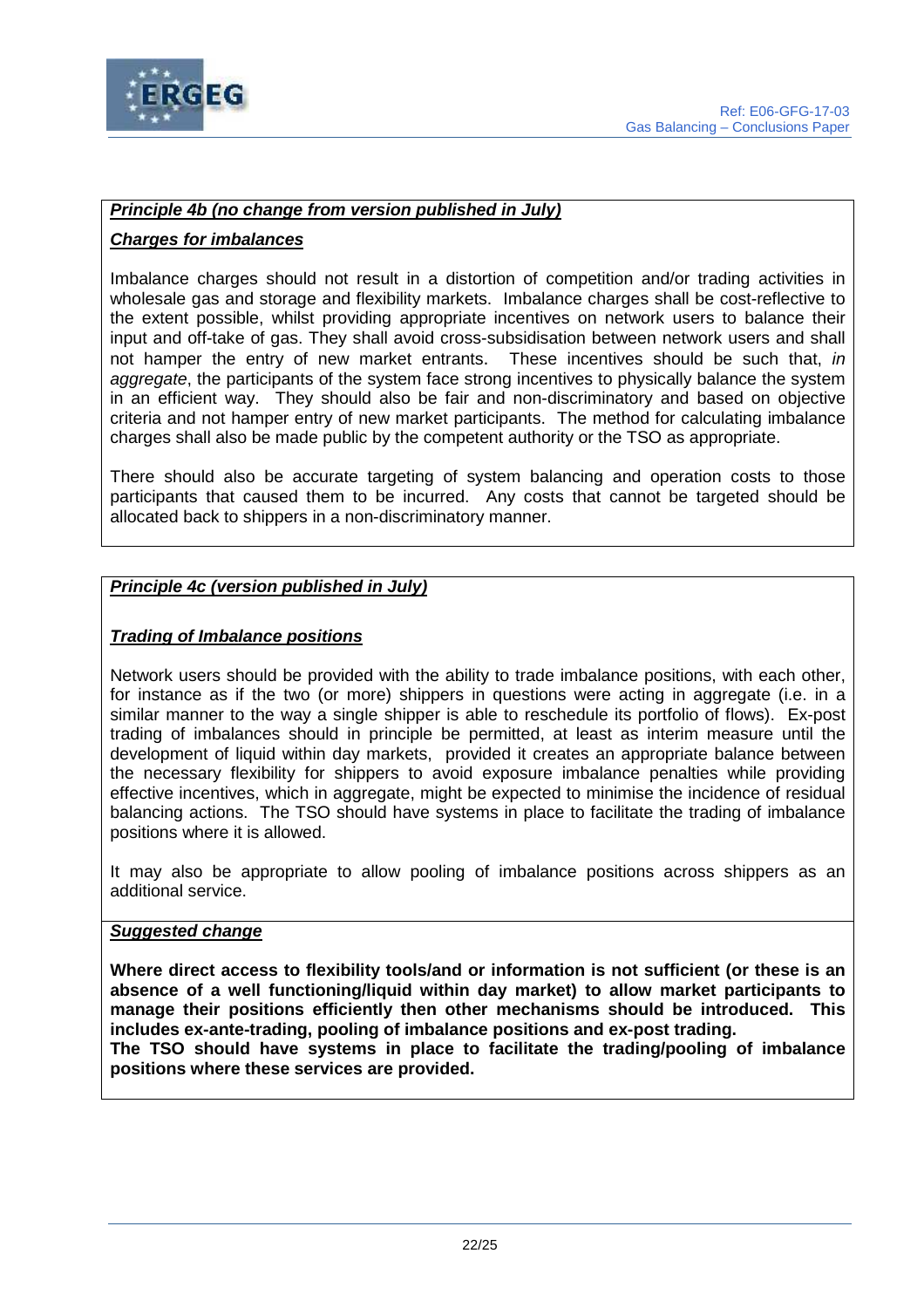

## **Principle 5 (version published in July)**

## **Tolerance services**

Tolerance services in particular for less mature or less liquid markets are a useful tool to facilitate competition and a pragmatic means to handle some of the uncertainties surrounding balancing. Where offered, tolerance levels should be designed in a way which reflects the actual technical capabilities of the transmission system for example taking into account daily effective temperature. However, particular account should be taken of the extent to which tolerances may be utilised by shippers to offer "balancing gas" or cause balancing costs to be incurred by the TSO that are subsequently socialised. Therefore, they should be minimised as far as possible as long as this is consistent with the technical capabilities of the transmission system and that it does not impose undue levels of risk on shippers. In particular, careful consideration is needed in sufficiently liquid and developed markets of the necessity of tolerance where this leads to a significant socialisation of imbalance costs. In any case, the secondary trading of tolerances should be permitted and should be facilitated by TSOs by the introduction of appropriate systems.

In the case of non-market based balancing systems, tolerance levels shall be designed in a way that either reflects seasonality or results in a tolerance level higher than that resulting from seasonality, and that reflects the actual technical capabilities of the transmission system. Tolerance levels shall reflect genuine system needs taking into account the resources available to the transmission system operator.

Where the balancing period is shorter than one day, tolerance levels can be a particularly useful tool for mitigating the balancing requirements on system users.

## **Suggested change**

**The use of tolerance levels aim to mitigate the level of risk that market participants are exposed to in balancing regimes but they can also weaken the incentive on shippers to balance within the specified limits. This weakening of incentives can lead to higher overall system costs. Therefore tolerance levels should only be used where direct access to flexibility tools/or information (or proxy flexibility tools) is such that a degree of risk mitigation is necessary to ensure that barriers to entry and competition are not created. This may particularly be the case in markets that are less well developed. Over time, as markets develop and access to information, and flexibility tools (both direct and proxy) improve it should be possible to reduce (and minimise) the size of tolerance levels.** 

**Where offered, tolerance levels should be designed in a way which reflects the actual technical capabilities of the transmission system for example taking into account daily effective temperature. However, particular account should be taken of the extent to which tolerances may be utilised by shippers to offer "balancing gas" or cause balancing costs to be incurred by the TSO that are subsequently socialised. In particular, careful consideration is needed in sufficiently liquid and developed markets of the necessity of tolerance where this leads to a significant socialisation of imbalance costs. In any case, the secondary trading of tolerances should be permitted and should be facilitated by TSOs by the introduction of appropriate systems.**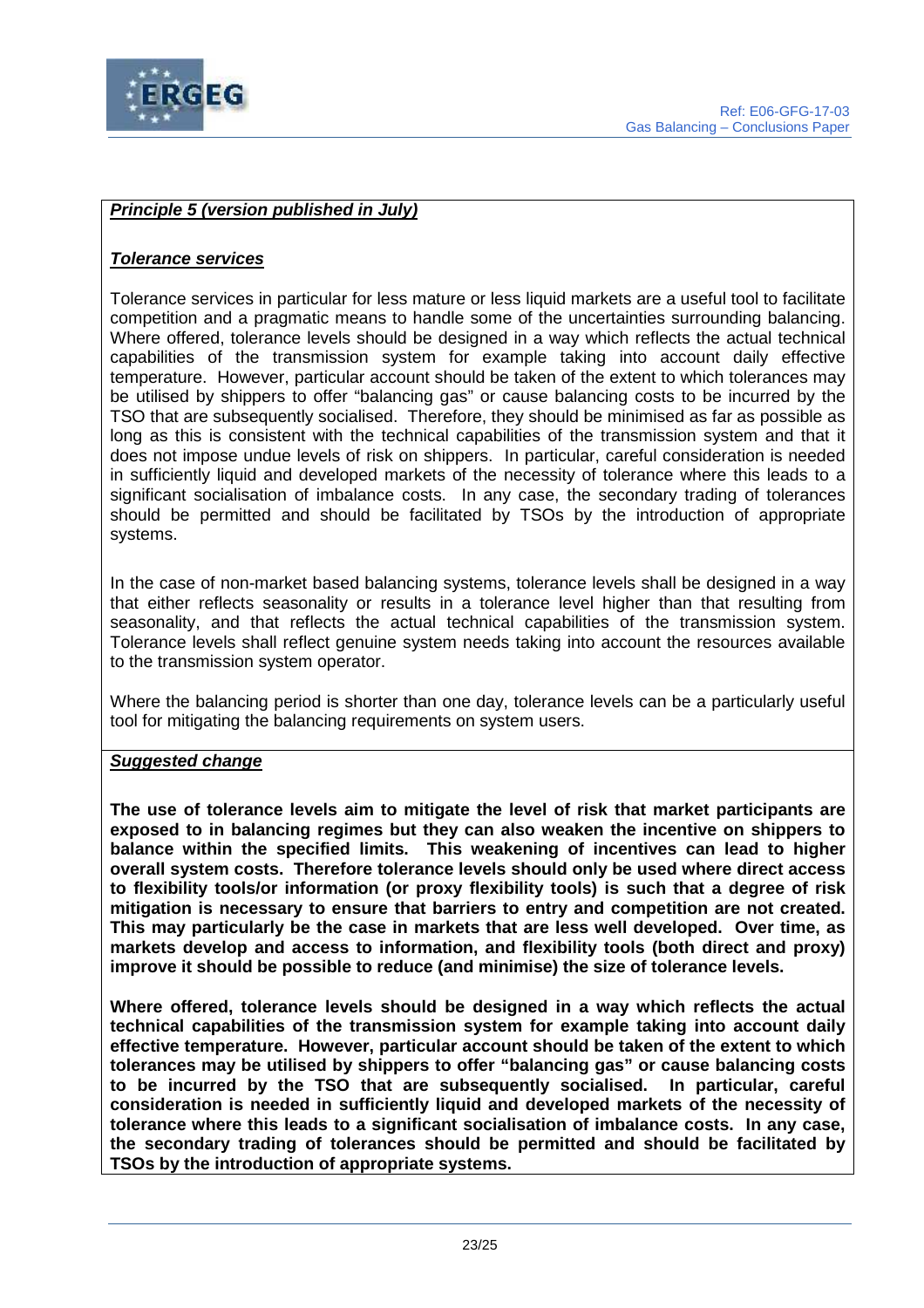

**In the case of non-market based balancing systems, tolerance levels shall be designed in a way that either reflects seasonality or results in a tolerance level higher than that resulting from seasonality, and that reflects the actual technical capabilities of the transmission system. Tolerance levels shall reflect genuine system needs taking into account the resources available to the transmission system operator.** 

**Where the balancing period is shorter than one day, tolerance levels can be a particularly useful tool for mitigating the balancing requirements on system users.** 

## **Principle 6 (no change from version published in July)**

In order to enable network users to take timely corrective action, TSOs shall provide sufficient, well-timed and reliable on-line based information on the balancing status of network users. The level of information provided shall reflect the level of information available to the TSO. Where they exist, charges for the provision of such information shall be approved by the relevant authorities and made public by the TSO.

Information should be provided to all participants on a non-discriminatory basis and in a format which is meaningful, quantitatively clear and easily accessible.

Where information flows are a problem TSOs shall use provisional allocations in the calculation of imbalance charges to reduce the risk for shippers. The time period within which charges are confirmed and the method for calculating provisional allocations should be approved by the competent authority after proper consultation with the TSO and relevant shippers as should any subsequent changes to charges once definitive allocations are available.

## **Principle 7 (version published in July)**

## **Harmonisation of balancing rules**

TSOs should ensure compatibility of balancing regimes (tolerances, imbalance charges etc) in order to facilitate gas trade across borders of different TSO systems. European TSOs shall endeavour to harmonise balancing regimes and streamline structures and levels of balancing charges in order to facilitate trade. Where it is justified that balancing regimes (tolerances, imbalance charges, balancing periods etc) remain different between interconnected networks, standardised agreements and procedures between TSOs should be put in place in order to facilitate gas trade This refers especially to the implementation of Operational Balancing Agreements (OBAs) between neighbouring TSOs ensuring simplification for shippers through appropriately harmonised balancing rules. Such arrangements shall be published and notified to the relevant regulatory authority.